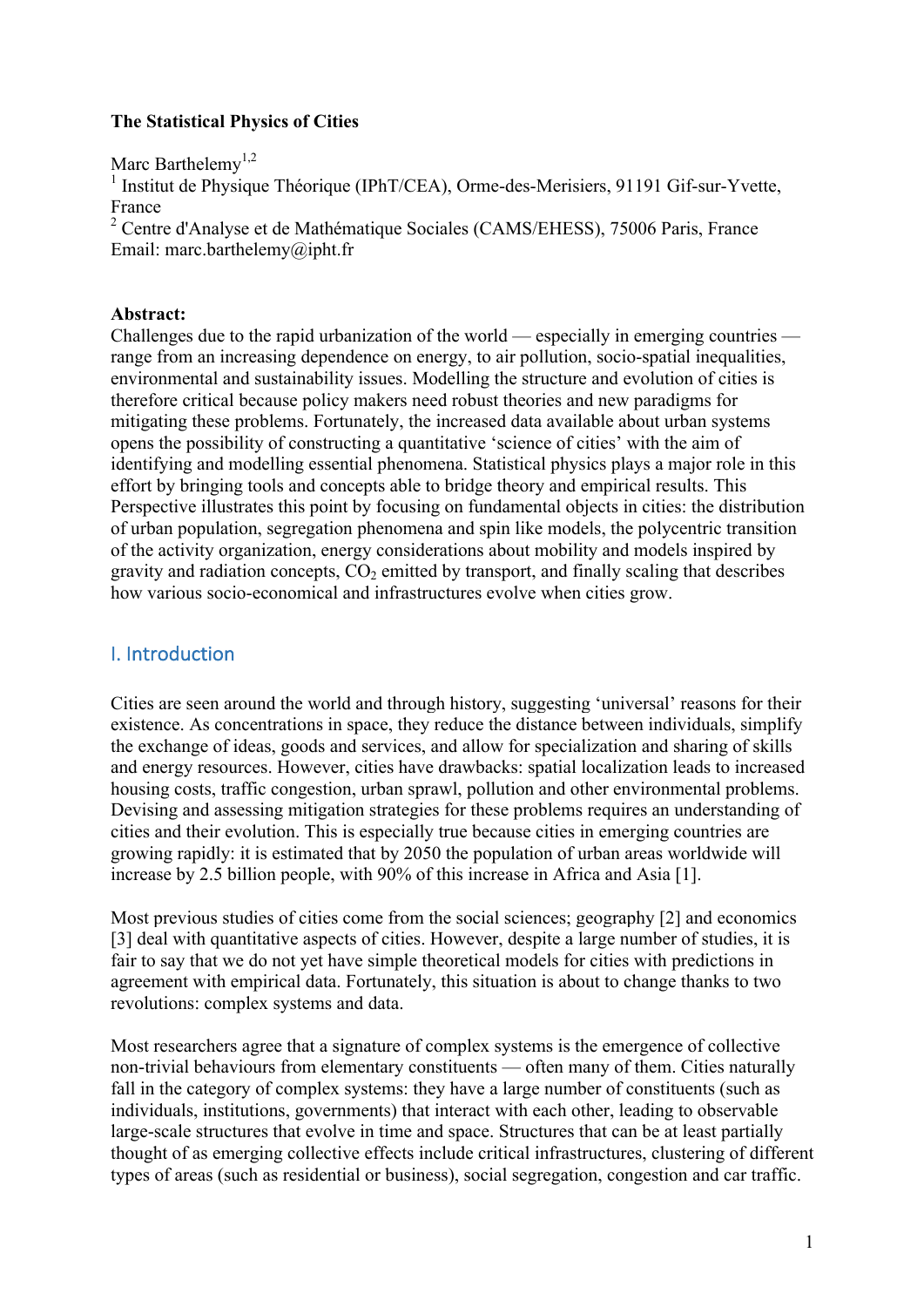There remains a legitimate question [4, 5] of what a science of cities could be. This problem, recurrent in the study of complex systems, is of great importance at a time when data-driven approaches such as machine learning encounter many successes. As discussed for complex systems in general [6], a metric is needed for assessing the success of a theory of cities. Although I do not believe that a 'theory of everything' is possible at this point for urban systems, certain aspects can be quantitatively addressed. Quantities such as the amount of  $CO<sub>2</sub>$  emitted by cities, the amount of energy used or waste produced and the structure of mobility patterns are more specialized questions but a model that could explain observations would be of great value. Not everything lies in predicting numerical values — which is of course important — but also in identifying the relevant mechanisms and parameter combinations. For example, a celebrated empirical study [7] suggested that gasoline consumption is governed by population density, but a theoretical framework is needed to understand if this is the correct control parameter and to assess the importance of other parameters such as the public transit density or the area of the city. In this respect, a theory of cities would both provide a language for understanding and interpreting urban data, and identifying parameters to act on to mitigate negative effects.

There are of course many studies that could fall in the scope of this Perspective, but I focus on specific examples that highlight the interdisciplinary aspects and the importance of physics tools and concepts, especially simple models with a physics flavour for which finding dominant mechanisms and critical parameters is the primary goal. The Perspective first describes datasets for testing models empirically, and then models for the size of cities, their spatial organization, human mobility and scaling hypotheses.

## II. Urban data

A way to understand complex systems familiar to physicists consists of constructing a microscopic model, leading to predictions at a larger scale that can be tested on empirical data. This feedback loop has led to many successes and relies crucially on the existence of empirical observations. The possibility of a quantitative analysis of social aggregate states is opened by the availability of large amounts of data about techno-social systems [8] (see for example the review about statistical physics of social dynamics [9]). In particular, information and communication technology has become a crucial source of data about cities, and these new technologies will also very likely affect the urban dynamics itself [10].

Datasets about cities can be classified in broad categories according to their time scale (Table 1 and Ref. [13]). At the scale of minutes to days, mobility data gathered by mobile phones, GPS, or RFIDs provide information about where and when people move in the city (for various uses and analyses of mobile phone datasets, see the survey [11]). This information reveals in depth the structure of activities in a city and patterns of mobility [12]. On longer timescales, from months to years, socio-economic surveys and censuses provide information such as total income, annual gasoline consumption and distance driven, and the relation between density and area, and can help understand and model various socio-economic processes. Finally, at the scales of decades and centuries, remote sensing and the recent digitalization of historical maps make it possible to study the evolution of urbanized areas, transportation and road networks, and to characterize quantitatively the importance of selforganization and planning in the evolution of urban systems. However, many data sources unfortunately have severe drawbacks: for example, mobile phone and GPS data are usually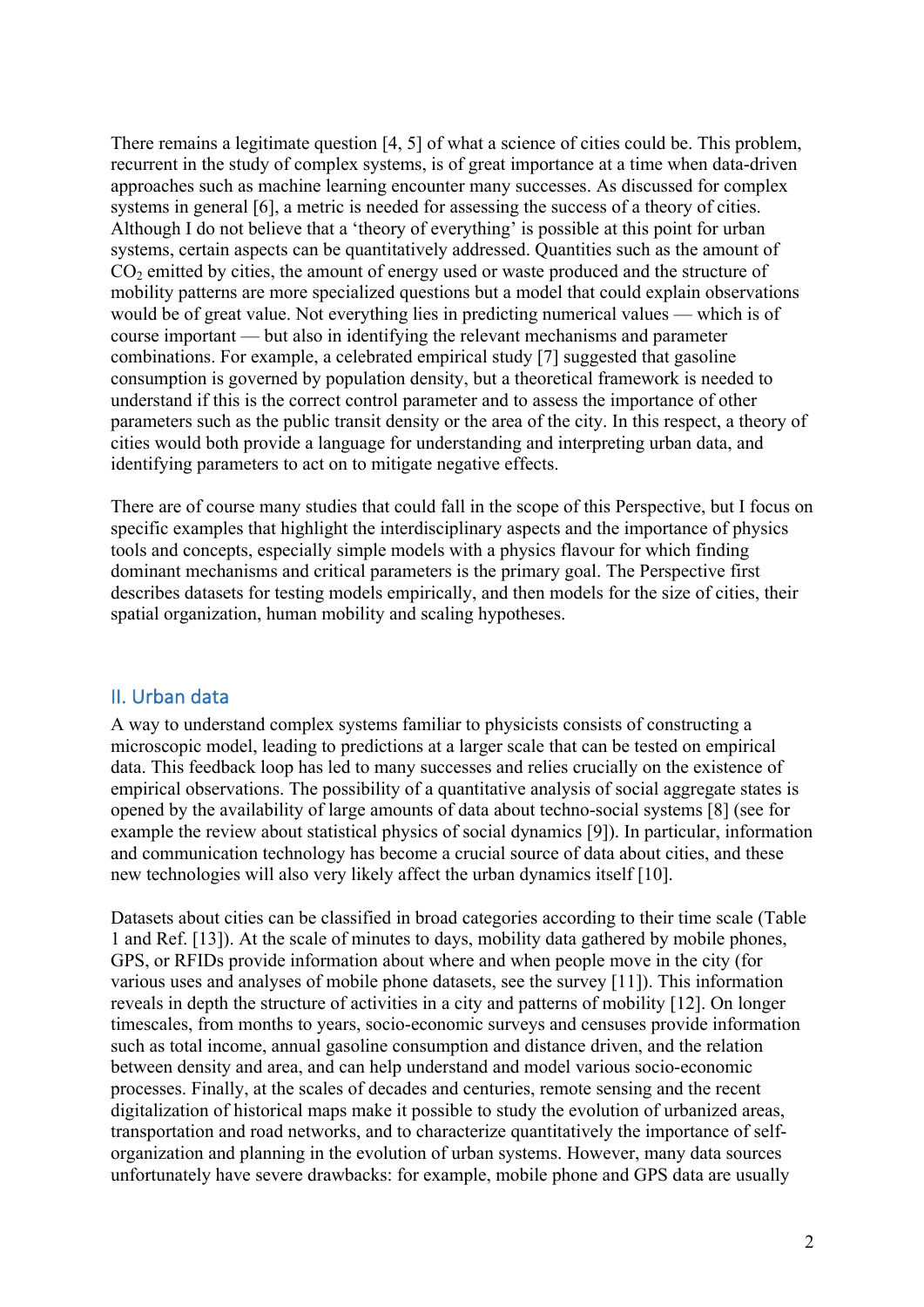provided by private companies and are not publicly available and cannot be shared, and national surveys and censuses are of unequal availability and quality from one country to another, making comparative studies difficult — in addition to the lack of universal definitions of cities, described below.

#### III. The size of cities

The population of cities varies over orders of magnitude, from small towns with hundreds of inhabitants to megacities with more than 10 million. Large cities are increasingly dominant and more than 40 megacities are expected to exist in 2020 [1]. This large disparity of sizes has been known for some time and in the 1940s George Kingsley Zipf uncovered the 'universal' behaviour of the form [13]

$$
P(r) \sim r^{-\nu} \tag{1}
$$

where  $P(r)$  is the population of the city at rank r (cities are sorted by population in decreasing order). This Zipf's law is robust and valid for different periods in time: even if there is a non-trivial microdynamics with the rank of cities changing all the time, Zipf's law remains stable, in the sense that the exponent remains constant over large period of times (for the US, UK and the world, see [14]). The exponent  $v \approx 1$  for most countries, but more recent empirical evidence suggests that there are non-negligible fluctuations of this exponent from a country to another (see Ref. [15] for statistical tests, Ref. [16] for an extensive study over 73 countries, and also Ref. [17] where sampling is shown to affect strongly Zipf's law).

The distribution of city sizes triggered many studies in economics and physics. How Zipf's law arises can be understood by starting with the first approach that describes the population evolution, the Gibrat model [18], which states that

$$
P_i(t+1) = \eta_i(t)P_i(t) \tag{2}
$$

where  $P_i(t)$  is the population of city *i* at time (usually year) *t*. This equation describes the randomness of births and deaths by introducing an effective random growth rate  $\eta_i(t)$  which is assumed to be independent between cities and uncorrelated in time. This simple equation with multiplicative noise naturally leads to a lognormal population distribution, in contrast with empirical results and Zipf's law. This simple model is therefore unable to explain Zipf's law and several other approaches have then been proposed, incorporating the effect of interactions between individuals [19] or variants of the Gibrat model. In particular, an approach that attracted much attention is based on the Gibrat model (equation 2) with the constraint that small cities cannot shrink to zero size [20]. In certain conditions this model leads to a power law with  $v = 1$  (Ref. [21], [22]).

However, in reality cities can disappear and  $\nu$  displays important fluctuations, suggesting that this model is not completely satisfying. The ideal approach would be based on reasonable mechanisms, linking individual decisions with the large-scale behaviour described by Zipf's law. An interesting step towards such a description — proposed in the context of the wealth distribution [23] — is to consider the diffusion equation with noise. This model has implications far beyond cities in phenomena such as finance, directed polymers and the KPZ equation. The diffusion equation with noise for the population  $P_i(t)$  of city i, in the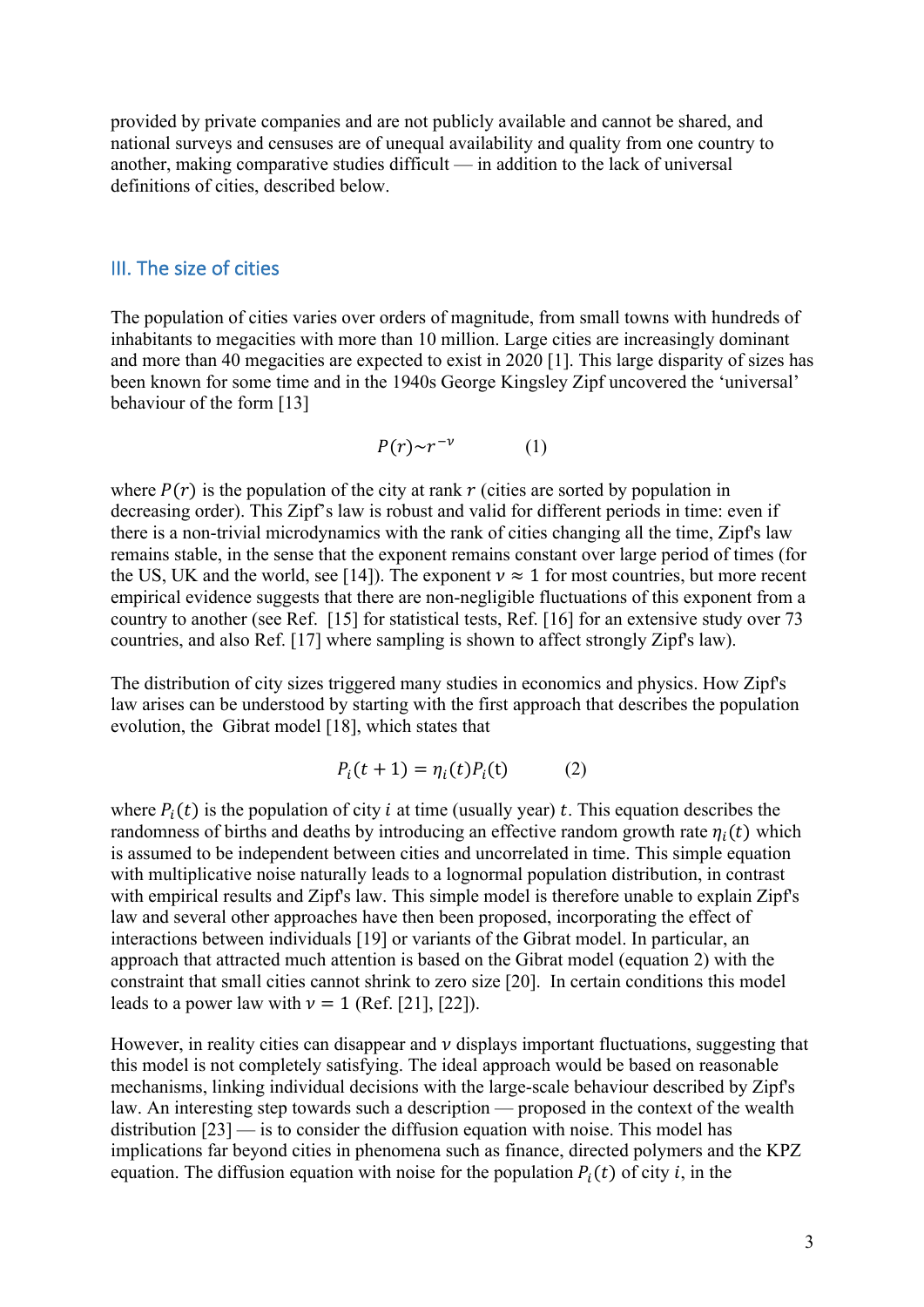continuous-time limit, is

$$
\frac{dP_i}{dt} = (\eta_i(t) - 1)P_i(t) + \sum_j J_{ij}P_j(t) - J_{ji}P_i(t) \tag{3}
$$

where the first term represents the 'internal' growth as given by Gibrat's law, the second term represents migration into a city, and the final term represents migration out of the city. The random variables  $\eta_i(t)$  are assumed to be identically independent Gaussian variables with the same mean and variance given by  $2\sigma^2$ . The flow (per unit time) from city *i* to *j* is denoted by  $J_{ii}$  For a general form of the  $J_{ij}$  an exact solution of equation 3 is unknown. In the mean-field limit in which all cities are exchanging individuals with each other  $(i_{ij} = J/N, N$  the number of cities), the stationary distribution  $\rho$  of the normalized population  $w_i = P_i/\overline{P}$  ( $\overline{P}$  the average population) is [23]

$$
\rho(w) \propto \frac{e^{-(\kappa - 1)/w}}{w^{1+\kappa}} \tag{4}
$$

where the exponent is  $\kappa = 1 + J/\sigma^2$ . When the migration term *J* is small (and non-zero), this regularization changes the lognormal distribution to a power law for large w and for  $1/\sigma^2 < 1$ the exponent is between 1 and 2. In this model, the exponent  $\kappa$  is not universal and depends on the details of the system, providing a possible explanation for the diversity of values observed empirically [16]. This diffusion model suggests an interesting connection between a central model in statistical physics and the old problem of the urban population distribution. It also suggests that the origin of Zipf's law lies in the interplay between internal random growth and exchanges between different cities. An important consequence of this result is that increasing mobility increases  $\kappa$  and therefore reduce the heterogeneity of the city size distribution. Other empirical tests are needed, for example on inter-urban migration datasets. From a theoretical point of view, it would be important to go beyond the mean-field analysis and to consider non constant couplings  $f_{ij}$ , a central problem in studies of the directed polymer model and the KPZ equation.

### IV. Spatial organization of cities

The diversity of available data makes it possible to study many problems about cities and their social and spatial organization. Even the quality of life and the vitality of a neighborhood can now be assessed thanks to new data sources [24, 25]. It is now possible to test qualitative ideas suggested by urbanists: for example in 1961, Jane Jacobs proposed four conditions to promote life in a city [26]: high density, small blocks, diversity of buildings and mixed land uses with different activity times. These guesses were confirmed for six Italian cities, using a combination of mobile phone data and socio-demographic information [24]. In the same spirit, the most 'vibrant' areas of London have been quantitatively defined and revealed using Twitter data as a proxy for human activity and smart-card data from public transport [25]. Social network datasets have a wide spectrum of applications including very practical ones, such as the prediction of the possible success of new venues for example [27].

#### 1. Segregation and physics

Socio-economic considerations are the focus of many studies, both empirical and theoretical, and it is impossible to review all of them here. (See for example the review about statistical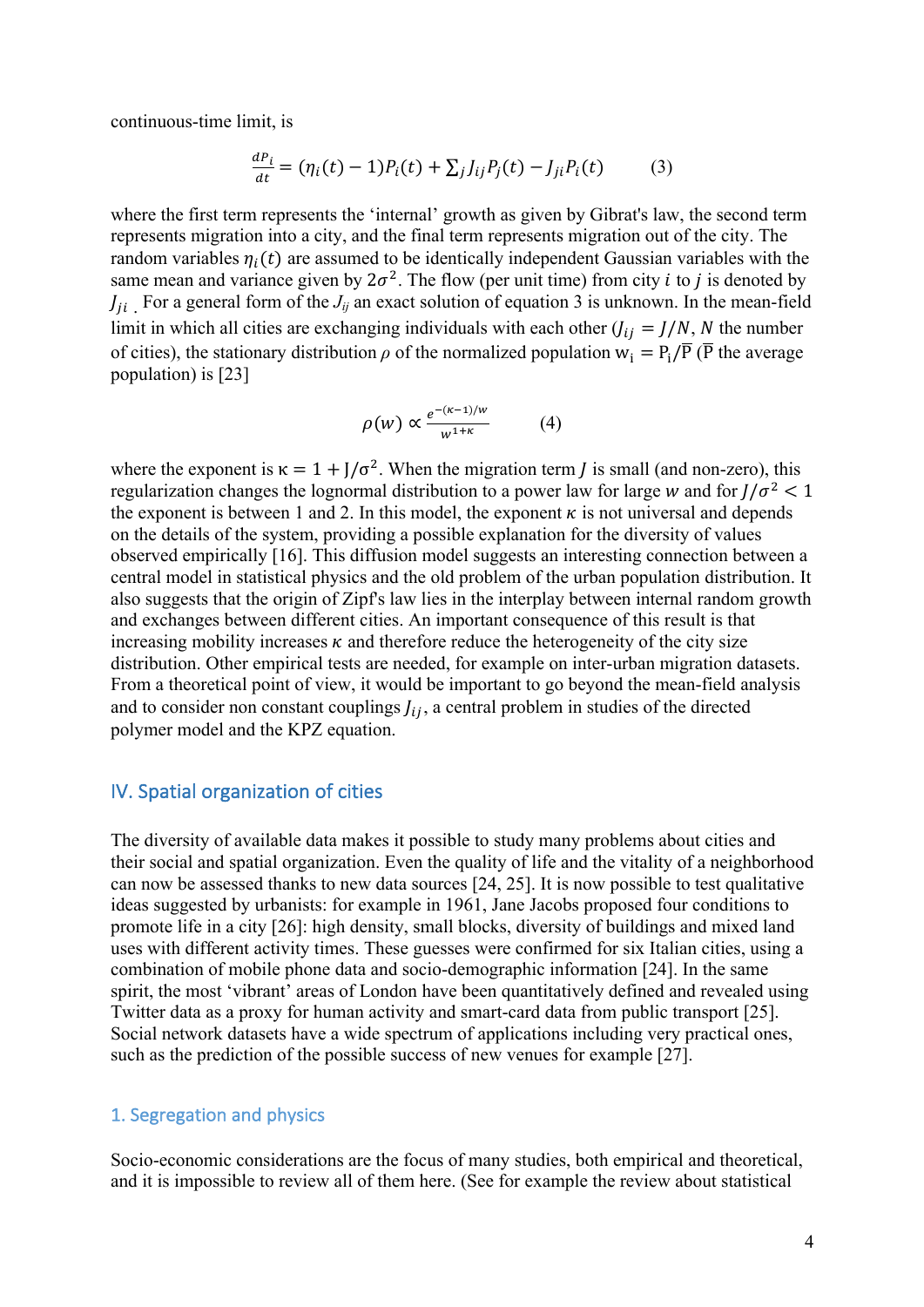physics of social dynamics [9] and about models of collective behaviours [28].) Among these, social segregation — and in particular gentrification — is an important topic for cities, and it has been shown [29] that areas that have gentrified display similar morphological patterns. Modelling the dynamics of segregation is an important topic. Research on segregation dynamics started in the 1970s with the Schelling model [30], an Ising-type model — which naturally appealed to physicists. The model displays a rich phenomenology including static phase transitions, non-trivial coarsening, and complex behaviour when another type of agent is introduced [31] [32] [33] [34]. For more details see Box 1. In the Schelling model, agents are of two types and can move if they are not satisfied with their local environment. Within this model, even when individuals have a mild preference for their own kind, the system evolves towards a segregated state. The physics of this model was clarified in a numerical study [33] of a variant cast in terms of internal energy of particles [35] .

In the Schelling model, and most of its variants, there is no collective optimization: each individual moves to improve its own utility, irrespective of the state of its neighbors. An individual move can therefore increase the number of 'unhappy' sites. That economical agents maximize their own utility contrasts with what usually happens in physics, in which systems of particles in equilibrium are in a state that optimizes a global quantity such as the energy. The link between microscopic ingredients and collective behaviour is elucidated by a Schelling-like model that interpolates continuously between individual and cooperative dynamics [31]. In this model, at each time step, an agent chosen at random moves to a vacant site with probability

$$
P(\{\rho\} \to \{\rho'\}) = \frac{1}{1 + e^{-G/T}} \tag{5}
$$

where {ρ} and {ρ′} are the city-wide configurations of local densities *ρ* before and after the move. The 'temperature' *T* introduces noise in the decision process; if  $T = 0$  the process is deterministic. The gain *G* associated with the move is

$$
G = \Delta u + \alpha(\Delta U - \Delta u) \tag{6}
$$

and depends on both the variation  $\Delta u$  of the agent's utility and the variation  $\Delta U$  of the collective utility, both calculated for the specific move. The individual utility depends on the local density; the collective utility is the sum of individual utilities. The variations are coupled by  $\alpha$ , which measures the degree of cooperation between individuals. For  $\alpha = 0$ , P depends on the agent's interest only (in the spirit of the Schelling model), whereas for  $\alpha = 1$  the decision to move depends on the collective advantage only. The parameter  $\alpha$  thus represents incentives created by a central government, for example. If the gain can be written as  $G =$  $V(\rho') - V(\rho)$ , then detailed balance is satisfied and the system reaches an equilibrium described by a stationary probability distribution that can be computed. If such a function  $V$ cannot be constructed, detailed balance is not satisfied and there are no general results known to date. However, this case is potentially very interesting to understand in a socio-economical context, and in particular the meaning of local equilibrium currents remains to be elucidated [28].

In the zero-temperature limit, for an overall city density equal to 1/2 and a particular choice of individual utility that is maximum for  $\rho = 1/2$ , there exists in principle a global social optimum for which all individuals are happy, because if  $\rho = 1/2$  everywhere then all individual utilities are maximized [31]. Indeed, in the collective case  $(a=1)$ , the equilibrium corresponds to the maximum of the collective utility, given by  $\rho_i = 1/2$  for all sites *i* (Fig. 1a). In contrast, for the 'selfish' case ( $\alpha = 0$ ), the equilibrium state is segregated (Fig. 1b): some of the blocks are empty and the others have a density larger than 1/2. This is obviously not an optimal situation but is a Nash equilibrium where no single move can improve the individual utilities (the stationary equilibrium corresponds to complete segregation  $\rho = 0$  or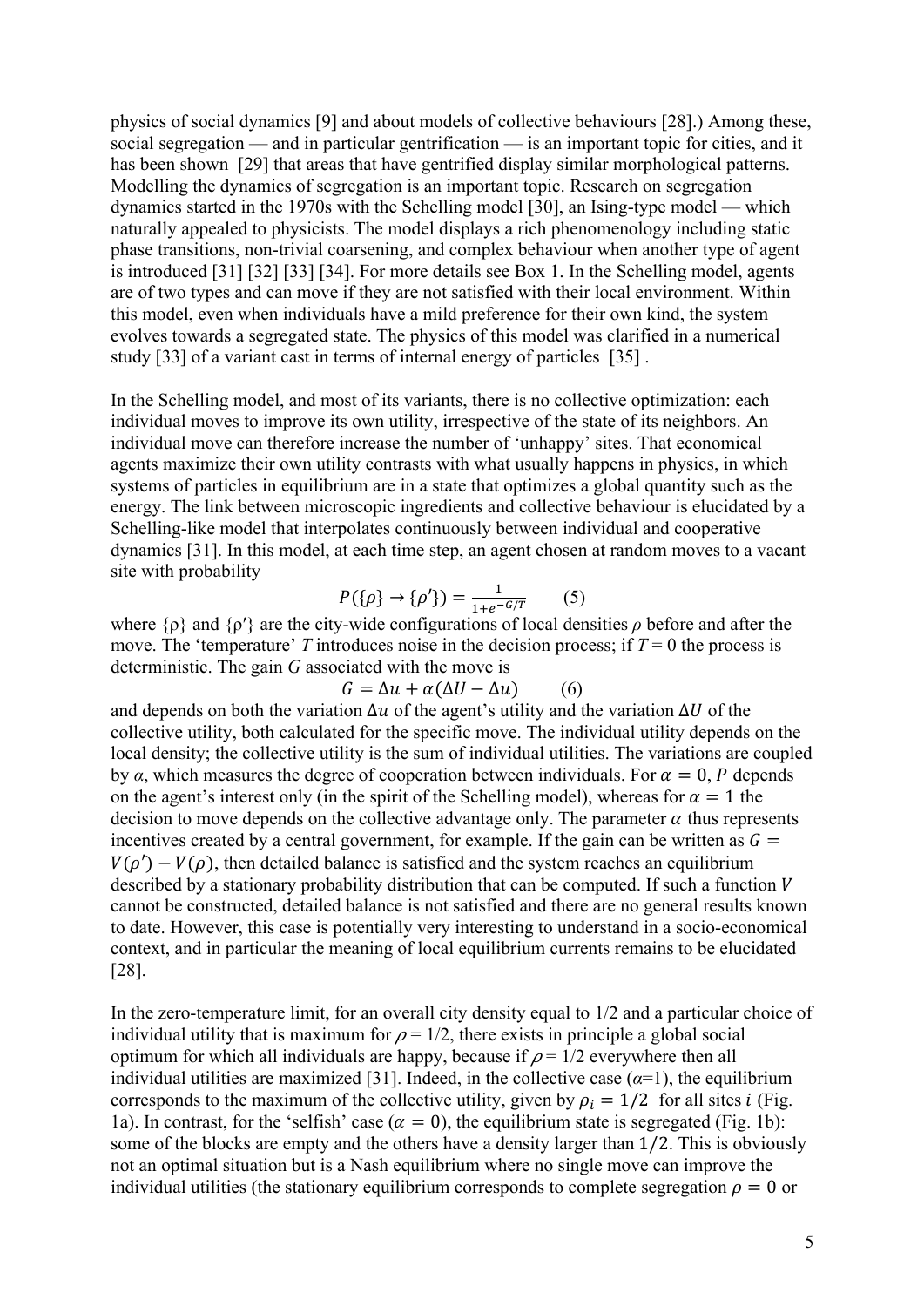$\rho = 1$ ; Ref. [28]). There is a transition at  $\alpha = \alpha_c$  from a mixed to a segregated state as the cooperation decreases (or the influence of government incentives diminishes). The transition is driven by competition between the collective and individual components of the dynamics. The critical value  $\alpha_c$  has been computed for particular choices of  $u(\rho)$  [31]. This result is in sharp contrast with the 'invisible hand' theory of the 18th century economist Adam Smith which states that individual actions can result in unintended social benefits [28]. The model provides a counterexample in which individual optimization leads to a state far from the social optimum, even when the global incentives exist ( $0 < \alpha < \alpha_c$ ).

## 2. Spatial distribution of activity

#### 2.1. Datasets showing a polycentric transition

The spatial distribution of the economic activity in a city governs mobility patterns and the need for transport infrastructures and is thus a crucial factor in the organization of a city. The study of the spatial structure of cities has been prominent in urban economics [36] [37] and has led to many theoretical results, but often with weak empirical support. However, more recently, cell phone networks, which capture large amounts of human behavioural data [11], have provided information about the structure of cities [38] and their dynamical properties. For example, the activity density (that is, the density of individuals having a working activity) could be estimated from mobile phone data for 30 Spanish metropolitan areas [39, 40] and two types of cities were observed. One type is cities — typically small — with a unique activity centre. Such cities correspond to the classical image of the monocentric city organized around a central business district. The second type is larger cities with a more complex pattern of organization and more than one activity centre. Quantitatively, the number *H* of activity centres ('hotspots') for a city with population *P* is given by [40]

$$
H \sim P^{\sigma} \tag{7}
$$

where the exponent  $\sigma$  is around 0.5–0.6, a value confirmed by measurements of employment data for 9,000 US cities [41]. The number of hotspots thus scales sublinearly with population, a result that serves as a guide for constructing a theoretical model.

Earlier quantitative hints towards this polycentric structure were seen in a study showing anomalous scaling of the total traveled distance with the city population [42]. The polycentric structure was also observed with another mobile phone dataset [43], employment data [41], and was recently confirmed by using smart card transactions and taxi GPS trajectories [44]: using Singapore as a case study, taxi and public transport both reveal the polycentric structure of this city.

#### 2.2. Modelling the polycentric transition

To explain why some cities are polycentric, I first discuss some classical models in urban economics [45] [46] for the structure of cities. A simple approach [45] describes the attractiveness of a given site in terms of a market potential. The time evolution of the density of companies is described by a nonlinear partial differential equation. Linear stability analysis shows that the uniform density is not stable, with the most unstable spatial mode  $k^*$ depending on details of the system. For a 2D city of area  $A$ , the number of hotspots scales as  $H \sim A k^{*2}$ , which does not depend on the population (unless the area depends on the population). This simple model can explain the clustering effect of companies in cities but is not able at this point to explain the scaling of equation 7.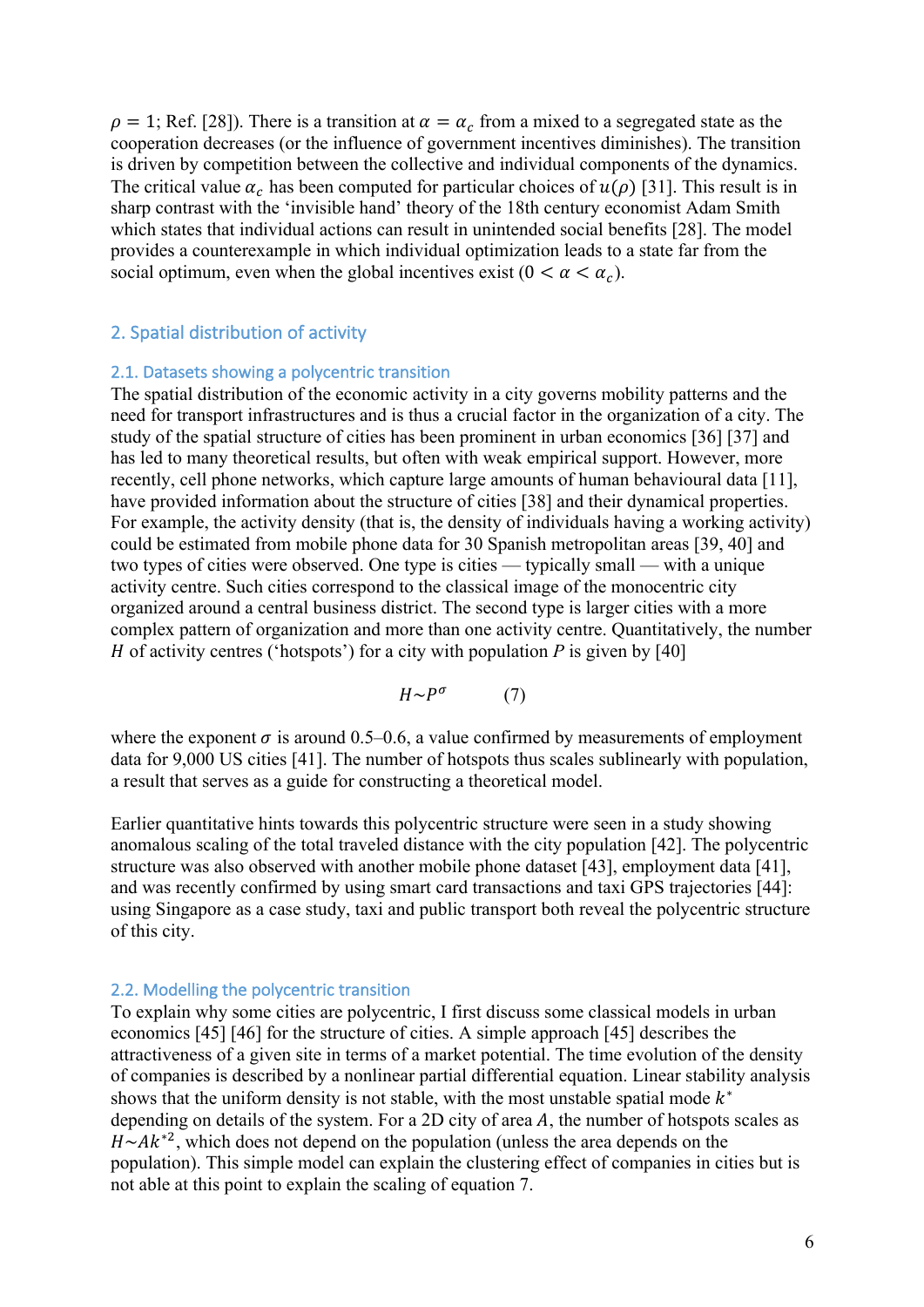A more general framework, the Fujita–Ogawa model, takes into account the choice of residence and job locations for individual agents and companies, allowing in principle prediction of the spatial structure of renting cost and wages in cities [46]. More precisely, this model assumes that an individual chooses a residence located at  $x$  and to work at location  $y$ such that the quantity

$$
Z(x, y) = W(y) - R(x) - T(x, y)
$$
 (8)

is maximized. The quantity  $W(y)$  is the typical wage earned at location y,  $R(x)$  is the rental cost at x, and  $T(x, y)$  is the transportation cost from x to y, usually taken as proportional to the time  $\tau(x, y)$  spent to cover this distance. A similar equation exists for the profit of companies. By neglecting congestion and taking the transportation cost as proportional to the Euclidean distance between  $x$  and  $y$ , it can be shown that if the transportation cost for the typical interaction distance between companies is too large, the monocentric organization with a central business district surrounded by residential areas is unstable [46].

However, this general approach does not predict the resulting urban structure, but a simplified version yields testable predictions [41, 47]. In the simplified model, each agent has a residence located at random. Additionally, whereas in the real world wages result from a large number of interactions and factors, in the model they are replaced by a random number  $\varphi(y)$ , the distribution of which is not important:  $W(y) = s\varphi(y)$  where s sets the salary scale. This replacement is in the spirit of random Hamiltonians for heavy ions [48]. Finally, most journeys are made by car and the model includes congestion effects such that the travel time  $\tau(x, y)$  depends on the traffic  $O(x, y)$  as described by the simple Bureau of Public Road function [49]

$$
\tau(x,y) = \frac{d(x,y)}{\bar{v}} \left[ 1 + \left( \frac{Q(x,y)}{c} \right)^{\mu} \right] \tag{9}
$$

where C is the road system capacity, and  $\mu$  an exponent, usually between 2 and 5 (see, for example, Ref. [50]). These ingredients added to equation 8 enable a simple mean-field analysis showing that the monocentric organization is unstable for a value of the population larger than a threshold  $P^*$ , which depends on the details of the city. The number *H* of distinct activity centers is given by [41]

$$
H \sim \left(\frac{P}{P^*}\right)^{\frac{\mu}{\mu+1}}\tag{10}
$$

This simplified model thus predicts a sublinear behaviour for the number of activity centers with an exponent given by  $\sigma = \mu/(\mu + 1)$ . For  $\mu \approx 2$ , the empirical value  $\sigma \approx 0.6$  is recovered. Whatever the value of  $\mu$ , the behaviour is sublinear, and congestion appears as a critical factor that shapes the structure of the city and favors the appearance of new activity centres.

Finally, knowledge of both residence and workplace locations allows discussion of multiple aspects of commuting to work [47]. In particular, the total commuting time, the quantity of  $CO<sub>2</sub>$  emitted by cars (discussed below), and the gasoline consumption [47] can be estimated.

#### V. Mobility

Naively, the time spent on a given trip scales linearly with the distance traveled, but in fact the distance determines the mode of transportation — and therefore the velocity. Short trips are made using slow transportation modes with many stops, such as walking or public transportation. Longer trips are typically taken on fast trains or planes with a small number of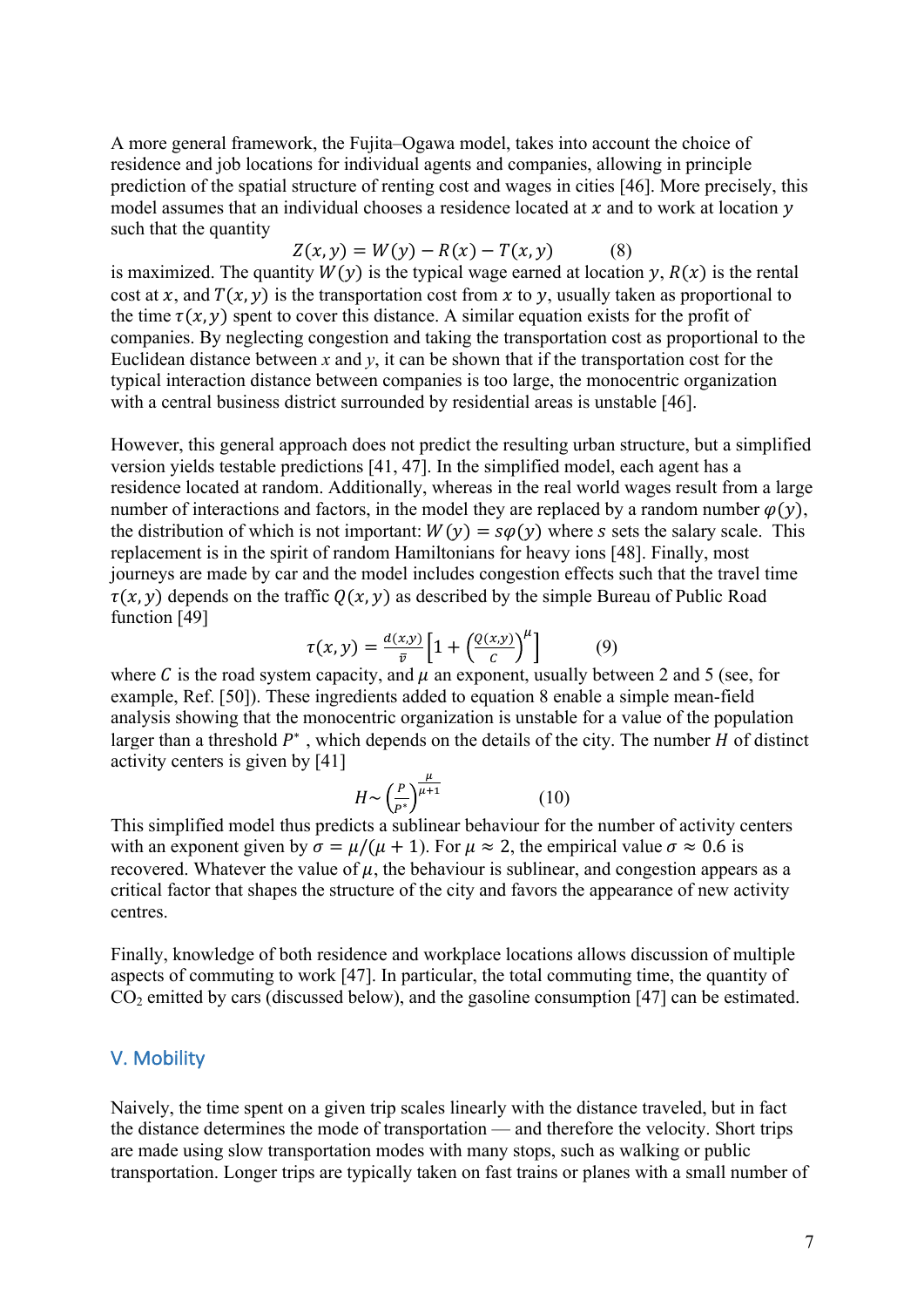stops. The relation between distance and travel time is therefore not simple [12]: it has been shown that the effective speed increases with the travel distance as a square root [51], owing to the hierarchical structure of transportation systems [52] (Fig. 2).

In the context of mobility within cities, it has been proposed that individuals have a travel time budget of about one hour per day, irrespective of the location or the epoch [53] [54] (see also the review [55] and references therein). When technology improves the speed, a larger distance can be covered within the time budget, allowing for the growth of cities and urban sprawl. In other words, individuals adjust their home and workplace in order to maintain an approximately constant travel time for their journey to work. This assumption was revisited empirically [56]: for some location the travel time can be stable while in others it can increase. Another study [47] confirms the increase of commuting time with population as a result of congestion, in sharp contrast with the travel time budget assumption. Apart from this general discussion, there are many studies on urban mobility, in particular using new data sources such as the choice of routes [57] [58] [59], universal patterns in human mobility [60], or congestion effects [61] [62]. The review [12] contains more references.

## 1. Mobility and energy

Moving an object requires kinetic energy and this physical consideration is expected to be relevant for human travel behaviour. The relationship between travel and energy was addressed in a study on a database for the UK spanning 26 years [63], which showed that there is a "constant energy expenditure" of the form  $p_i \overline{t_i} \approx \overline{E}$  where  $p_i$  is the energy consumption rate associated with transport mode  $i$ ,  $\overline{t}_i$  the average travel time for the transport mode *i*, and where the constant  $\bar{E} \approx 615 k$  per person and per day. The same study also suggests the existence of a universal distribution of normalized daily travel time. An argument relying on entropy maximization with the constraint on the average energy being fixed at  $\overline{E}$ leads to the canonical distribution for daily travel energies  $P(E_i) \sim \exp(-\beta E_i)$ , where for each individual  $E_i$  is the daily energy spent using mode *i* (Ref. [63]). However, the data [63] indicate that the probability of a small energy expenditure is vanishing, which can be accounted for by a cutoff of the form  $\exp(-\alpha \bar{E}/E_i)$ . This Simonson effect [63] implies that short trips are unlikely to be taken with a given mode because it is not worth to spend an energy amount less than  $\alpha \bar{E}$  that can be interpreted as the energy necessary for the preparation of the trip. The energy distribution is then

$$
P(E_i) \sim e^{-\alpha \bar{E}/E_i - \beta E_i} \tag{11}
$$

The existence of a universal distribution of travel times based only on physical variables such as times and energies highlights the importance of physical concepts for understanding mobility and social phenomena in general. In addition, the variables are directly measurable, in contrast with utilities introduced in classical choice modelling that describe preferences. However, this is a very simplified approach and many other ingredients should be integrated [68]. In particular, multimodal trips that combine different transportation modes are always more important in urban trips and are not described here.

#### 2. Gravity law and radiation model

A first, apparently simple, question concerning mobility is to estimate the number of trips (per unit time)  $T_{12}$  between two locations 1 and 2 of distance d and of populations  $P_1$  and  $P_2$ . An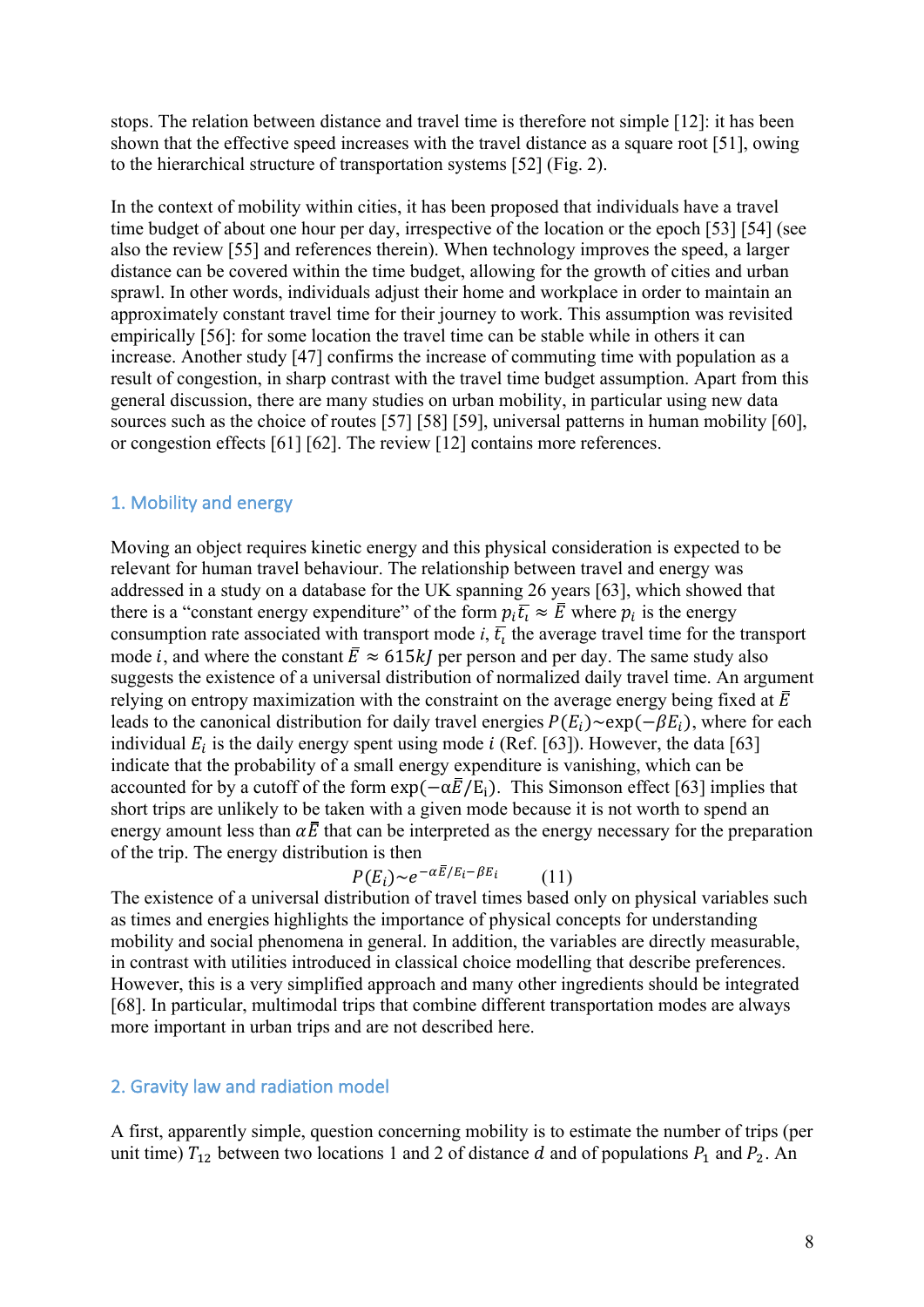important model used in many applications and inspired from physics is the so-called gravity law in transportation research [64]

$$
T_{12} = K \frac{P_1 P_2}{d^{\tau}} \tag{12}
$$

Where *K* is a positive constant and  $\tau$  is a non-universal exponent characterizing these trips, and usually depends on factors such as the geographical area under consideration and the transportation mode. In the study reported in Ref. [64]  $\tau$  = 1. This formula was subsequently modified and there is now a large number of variants. Detailed discussions are found in a classic book [65]. An improved version of the gravity law was tested extensively against data [66] showing a good agreement. However, there are several theoretical drawbacks to the gravity law [67]. It does not have a clear derivation from microscopic mechanisms — there is a derivation based on entropy considerations but it fails to predict the dependence on d (Ref. [68]). The law suffers from various problems such as divergence at small  $d$ , the absence of congestion effects and the absence of saturation when population increases, and it is deterministic, in contrast with fluctuations seen in empirical data.

The radiation model is simple, based on a small number of reasonable assumptions, aimed at overcoming these difficulties [67]. The model is named for its analogy with radiation processes in physics. In the radiation model, the focus is on the commute distance  $r$ . individuals are assumed to reside at a fixed location and then choose where to work. Individual expectations of job quality are characterized by a number encoding many factors such as income, working hours and conditions. This number is higher if the individual resides in an area with higher population, reflecting the fact that individuals in more populated areas have higher expectations. The surrounding locations offer jobs with a benefit that depends on the local population. In the same spirit as radiation and absorption processes, an individual living in  $i$  will choose the closest job  $j$  with benefit above their quality expectation, which leads to the average commuting flow from  $i$  to  $j$  (Ref. [67])

$$
\langle T_{ij} \rangle = T_i \frac{P_i P_j}{(P_i + s_{ij})(P_i + P_j + s_{ij})} \tag{13}
$$

where  $T_i$  is the total flow of individuals 'emitted' by location *i*,  $P_i$  is the population in *i*,  $P_j$  is the population in *j* and  $s_{ij}$  is the number of individuals in the disk centered on  $i$  and of radius the distance  $d(i, j)$ . This central result shows that under some natural assumptions, the flow has the 'universal' form given in equation 13. It represents an alternative to the gravity law, has a clear derivation, relies on well-defined assumptions about the main mechanism (namely, how to choose a job), and is almost parameter free (this point has been discussed further elsewhere [69]).

The radiation model has been compared with data [67] [66] [70]. Improved versions of the gravity model can outperform the simple radiation model for small geographical units [70], but the main virtue of the radiation model is to provide a simple framework for discussing more complex mechanisms such as the relation between mobility and socio-economic factors. For example, one could ask if there is a relation between income and commuting distance  $r$ , and it seems that at least for three different countries (UK, US, and Denmark), the average commuting distance tends to increase with the level of income. It also displays a seemingly universal distribution slowly decreasing as  $P(r) \sim r^{-\gamma}$  with  $\gamma \approx 3$  [71]. This result appears as a consequence of an individual decision process close to the one described above [71]. A recent study [72] also explored empirically the income–commute relation and showed that richer individuals tend to take shorter trips in Singapore but longer in Boston. This might be due to the different organization of these cities: rich neighborhoods are peripheral in Boston and central in Singapore.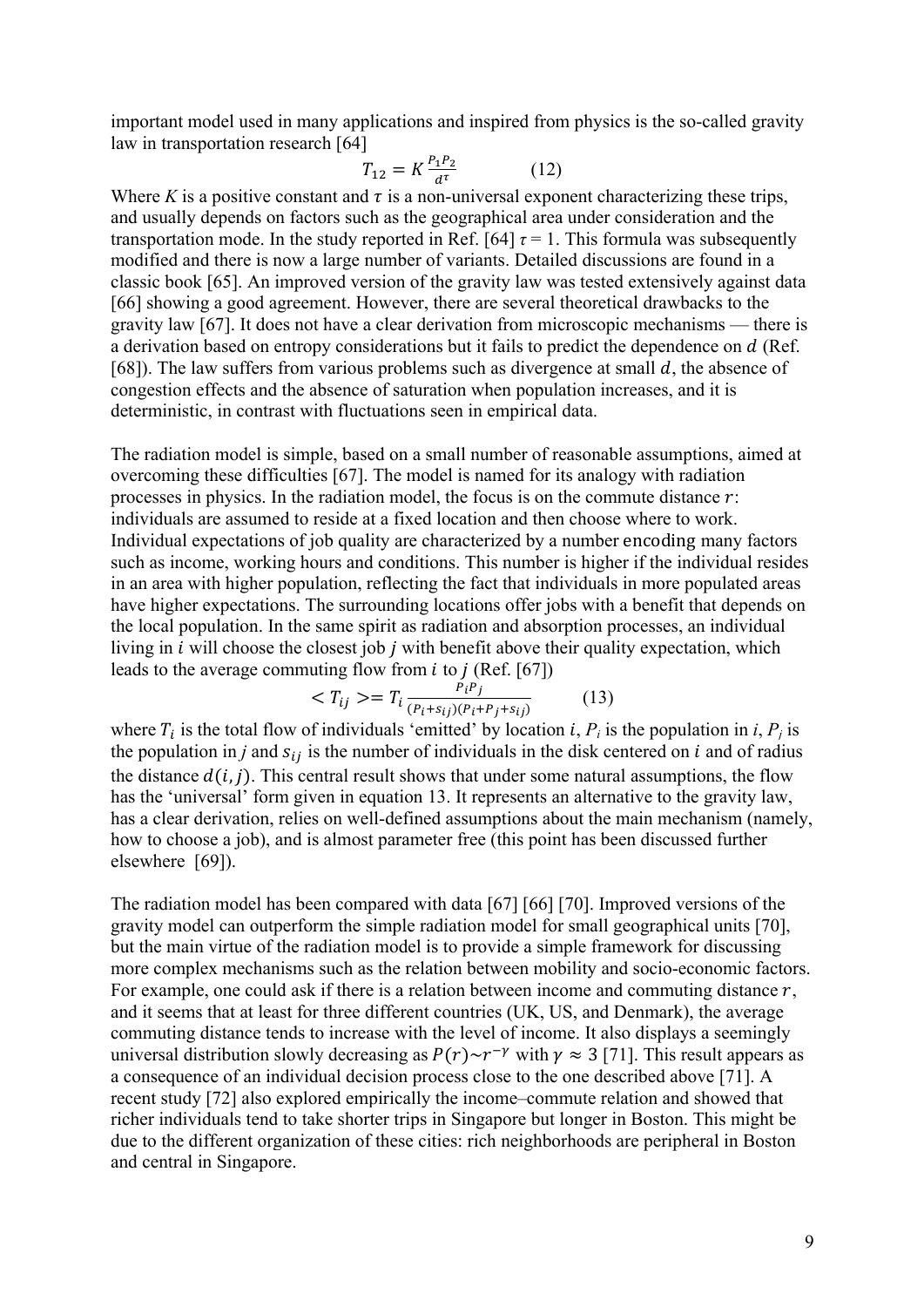## VI. Scaling in cities

#### 1. The hypothesis of scaling

The idea that a large city is a scaled up version of a smaller city is encoded in the hypothesis of scaling [73] [74]. This is a strong assumption that should be carefully scrutinized. In principle, it allows prediction of a property of a city from the knowledge of another city and the ratio of their populations. The important underlying assumption, which is intuitively reasonable, is that the population is a good determinant of cities, that is, cities with similar sizes share the same properties. The scaling hypothesis therefore leads to the idea that various aspects of cities can be explored by examining how a quantity  $Y$  (which is usually extensive) varies with the population  $P$  [73] [74]. The mathematical form for this scaling hypothesis is  $Y \sim P^{\beta}$  (14)

where  $\beta$  is an exponent, which in general is positive. The value of  $\beta$  falls into three categories [75]. For quantities that depend on social interactions (such as the number of patents or number of serious crimes), *β*>1. For example, empirical measurements [76] of the total number of mobile phone contacts and the total communication activity give an exponent around  $1.1 - 1.2$ . This superlinear scaling is possibly rooted in the fact that the number of interactions in cities grow rapidly with population, typically as  $P^2$ . In contrast, values  $\beta < 1$ are observed when economy of scale is relevant, for example, for road surface or length of electric cables. A value  $\beta = 1$  means that the quantity per capita *Y*/*P* does not depend on the size of the city, which is the case for human water consumption or other human-dependent quantities.

Non-trivial values of  $\beta$  suggest the existence of important mechanisms and could naturally serve as a guide for theoretical models. In this spirit, a general theory reveals that socioeconomical quantities (such as wages or patents) increase superlinearly, with an exponent of the form  $1 + \delta$  where  $\delta$  depends on the fractal dimension of individual paths in the city; for most cases,  $\delta = 1/6$  (Ref. [77]). These theoretical predictions agree with various empirical measurements [77], but not all of them [78] [79]. In addition, this theoretical approach is of a somewhat phenomenological nature, and it is difficult within its framework to connect microscopic ingredients and mechanisms to the collective emerging behavior. A model that makes it possible to understand and test the effect of various ingredients and mechanisms is still missing.

The hypothesis of scaling triggered a large amount of research activity that is ongoing, and also raises a number of questions [74] that are yet to be answered conclusively. (A recent criticism of scaling in cities was given in Ref. [80]).

#### 2. The definition of cities

The first step in studying scaling is to determine a given quantity  $Y$  and the population for a city. In general, the result depends on the city boundaries chosen. The quantity  $Y$  is usually a sum over subunits in the city, and the scaling is thus relevant if the fluctuations in the subunits are not too large. Second, the exponent  $\beta$  depends a priori on the city definition [74] [78]. The simplest choice is the administrative definition of cities which relies on well-defined boundaries. This is reasonable for smaller cities, but its meaning is less clear for larger urban areas which comprise in general a central core together with peripheral areas that are not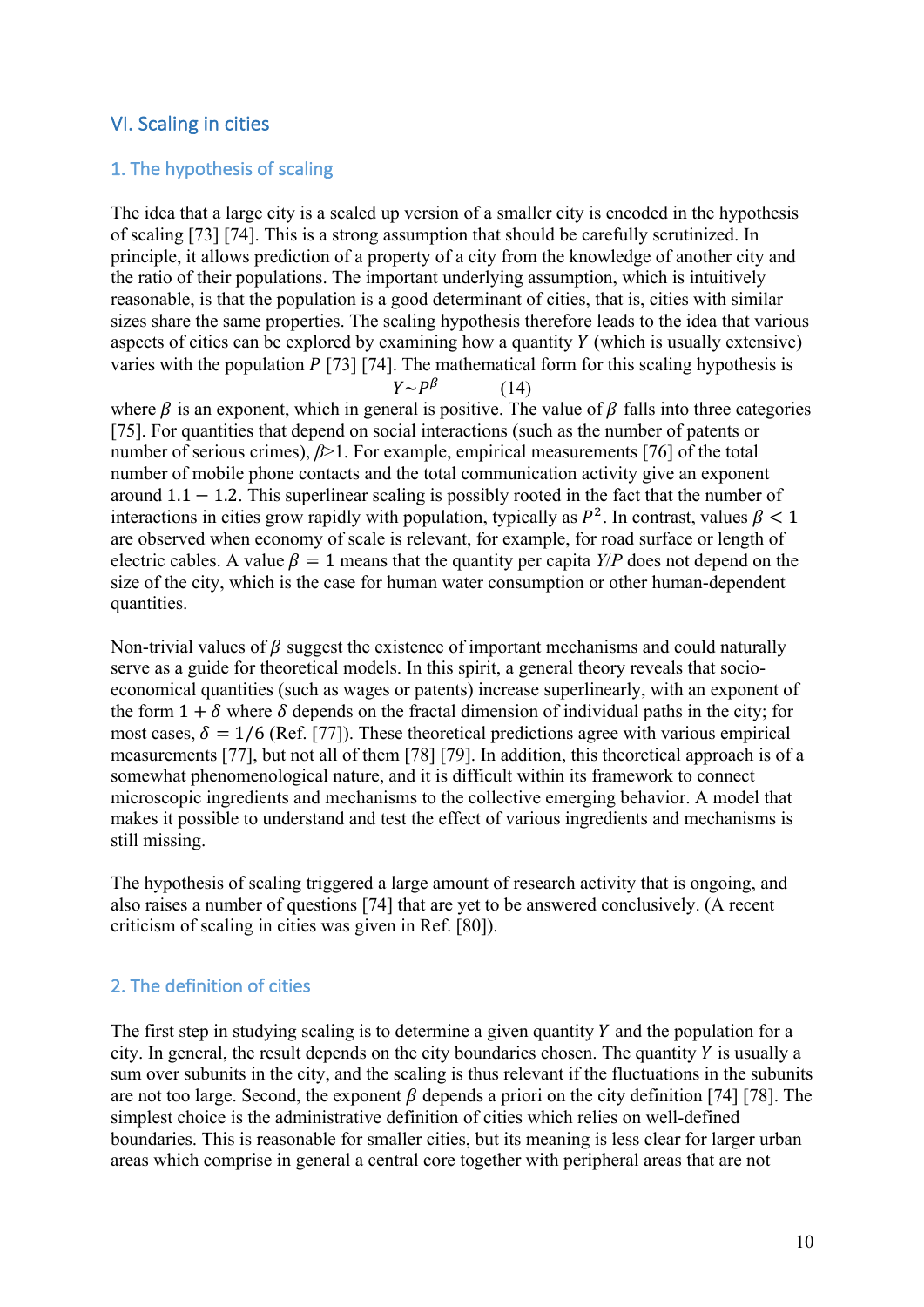captured by the administrative definition. Various other definitions of urban areas exist, but unfortunately, there is no consensus on them [74].

An unambiguous way to define cities is as the giant percolation cluster of the built-up area [81] (Box 2). A method that elaborates on this definition has been developed [78] and was used to construct for England and Wales a two-parameter family of cities with varying boundaries. For a given city, its central urban core is connected to surrounding areas that are sufficiently dense and large, and that exchange a number of commuters above a threshold. Varying the commuter and population density thresholds yields different city definitions. By comparing results for these definitions, the robustness of the exponent  $\beta$  for various urban indicators was tested. This study shows that most urban indicators scale linearly with size, and when nonlinear scaling is present the value of the exponent fluctuates considerably (Fig. 3). For some quantities it can even be superlinear or sublinear depending on the city definition. This is a serious problem: the exact value of the exponent is not critical, but whether the behavior is superlinear or sublinear is crucial and should not depend strongly on the city definition.

The values of scaling exponents are also subject to fitting issues [79]. The data is usually noisy and incomplete and the number of available decades not very large. An important difficulty is that most values of  $\beta$  are close to unity: typically for the superlinear quantities considered in Ref. [75] the exponent measured over two decades is in the range 1.07–1.34 with an average 1.19. The relevant question is then the existence of a nonlinear behavior [79]. When comparing a nonlinear fit of the form  $aP^{\beta}$  with a linear fit  $aP$ , the nonlinear fit is always 'better', owing to its larger number of parameters (here, two compared to one), and a rigorous statistical analysis is needed to determine which fit is preferable. Deciding whether the best fit is linear also depends crucially on assumptions about the noise, which need to be tested. When this rigorous statistical analysis was performed over 15 different datasets, although the 'naïve' fit gave nonlinear behaviour the linear assumption could not be rejected in several cases [79]. This empirical problem is serious and should be addressed in future studies of scaling in cities.

## 3. Scaling and individual cities

Scaling for cities implies that it is possible — in principle — to predict the behavior of an individual city when its population changes. To discuss the relation between the scaling exponent and the individual city behavior, I focus on the particular case of delays due to traffic congestion with a dataset of 101 US cities in the time range 1982–2014 [82]. The scaling form obtained by aggregating the available data for different cities and for different years displays a nonlinear behavior, in qualitative agreement with empirical results [75]. However, the measured scaling exponent is unrelated to the dynamics of individual cities, which display a variety of behaviors and not a simple scaling law [82]. The delay seems not to be a function of population only, as is usually assumed for the scaling approach. The delay also displays aging, that is, it depends not only on the population but also on time, and possibly on the whole history of the city. This idea of path-dependency is natural for many complex systems such as spin glasses [83]. Indeed, it does not make sense in general to compare two cities of the same population but at very different dates: a population of one million means something different if it is in 1819 or in 2019 [82].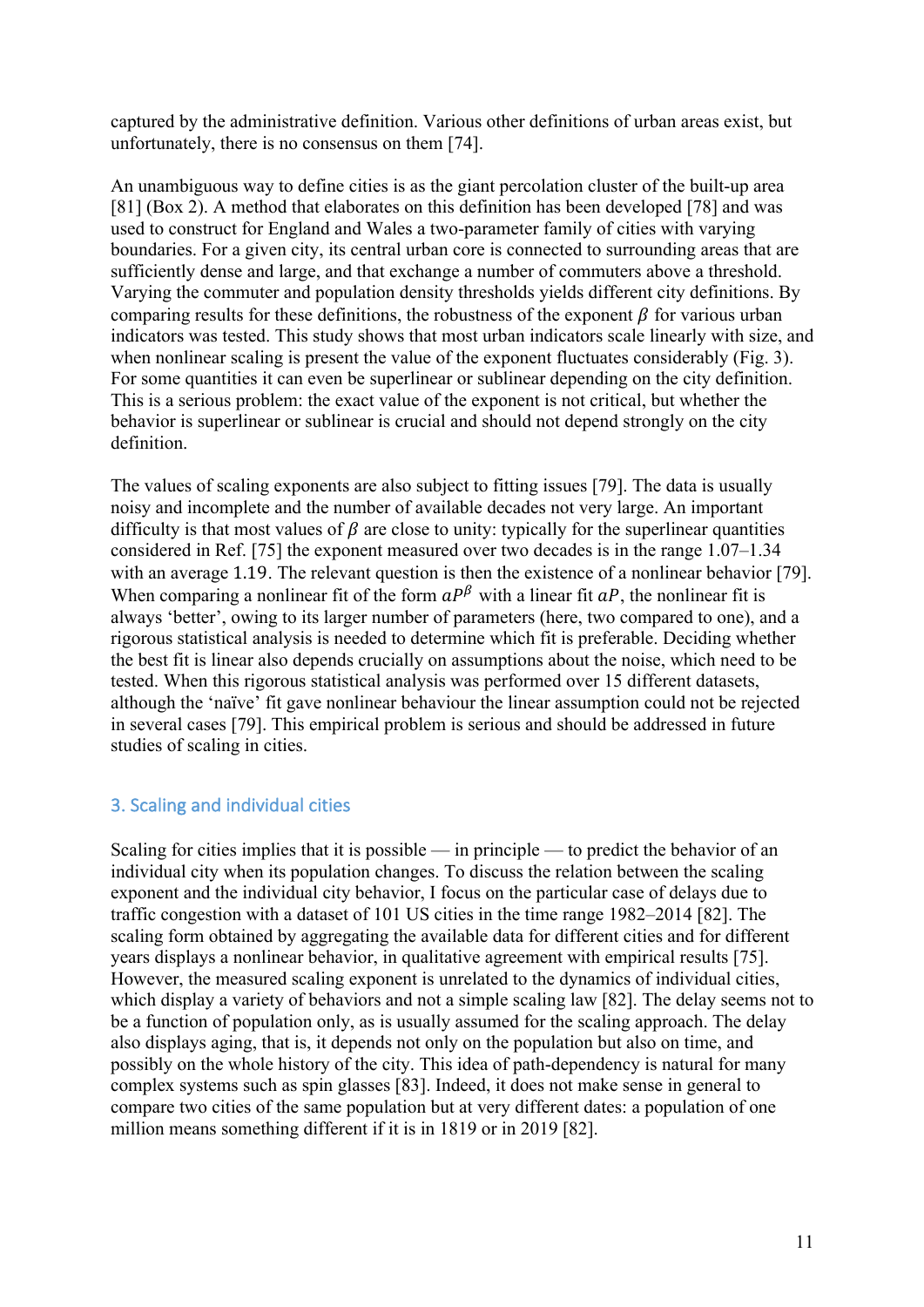This discussion of congestion-induced delays shows that it can be problematic to mix data for different cities. Treating cities as scaled-up versions of each other is a strong assumption [84] and may be wrong for some quantities. Determining under which conditions scaling is correct is then a challenge for studies in this directions. Additionally, it has been recently suggested [85] that scaling exponents could experience time dependence and could converge to 'equilibrium' values, but more data are needed to test this assumption.

The abundance of urban data is beneficial for quantitative studies of cities, but this example shows that it is unclear if it is possible to use transversal data (that is, for different cities) to gain information about the temporal behaviour of individual cities. This is a fundamental problem that needs to be clarified when looking for generic properties of cities.

## VII.  $CO<sub>2</sub>$  emitted by cars in cities

A crucial question concerns the amount of  $CO<sub>2</sub>$  emitted by cities. Even if cities represent about 2% of the total land area, they release more than 70% of the total anthropogenic  $CO<sub>2</sub>$ emissions [86]. This emission is also concentrated in some urban areas: the 100 highestemitting urban areas account for 18% of the global carbon footprint [87]. The determining factors of the carbon footprint are still under debate and there is not a simple relation with the population (Fig. 4).

Anthropogenic  $CO<sub>2</sub>$  has three major sources: transport, energy use in buildings, and manufacturing and industry. The relative proportion of each source depends on the population density, industrial activity and many other factors [88]. Most of the studies on this subject are empirical and often rely on purely statistical analysis, and a parsimonious model would be helpful for identifying the dominant mechanisms and critical factors.

Existing studies give conflicting results. A simplified variant of the Fujita-Ogawa model [47] shows that the  $CO<sub>2</sub>$  emitted by cars increases superlinearly with the population of the city. primarily because of congestion. In other words, larger cities are less green. This result stands in contrast with earlier work showing the opposite [89], in which the  $CO<sub>2</sub>$  emitted by cars was estimated using the distance traveled by commuters. However, the relevant quantity for car traffic is more likely the time and not the distance, and owing to congestion the two quantities are not proportional. Additionally, the choice of city boundary has a strong effect [90]: depending on its definition the scaling is sublinear or superlinear with population, leading to opposite conclusions about large cities and  $CO<sub>2</sub>$  emissions per capita. This uncertainty is reinforced by other studies reporting either linear [91] or superlinear [92] values of the exponent  $\beta$  governing the scaling of the total CO<sub>2</sub>. Furthermore,  $\beta$  depends on additional factors and in particular decreases with the GDP per capita of the country a city belongs to [93]. In addition, a recent study of French cities suggested a parabolic behavior of  $CO<sub>2</sub>$ emissions versus population, implying the existence of a threshold above which a larger population leads to smaller emissions [94]. However, in that study, fluctuations were large. In general, car use and the corresponding emitted  $CO<sub>2</sub>$  is expected to depend on other factors such as the urban form and the possibility of using another transportation mode such as rapid mass transit. A recent study reports that the  $CO<sub>2</sub>$  emitted by cars is the product of three factors: the density of public transport, the typical size of the city and congestion effects [95]. In terms of scaling behaviour, the dominant term is proportional to population, and congestion induces a superlinear term but with a small prefactor. This combination might explain the difficulties in fitting this quantity with population.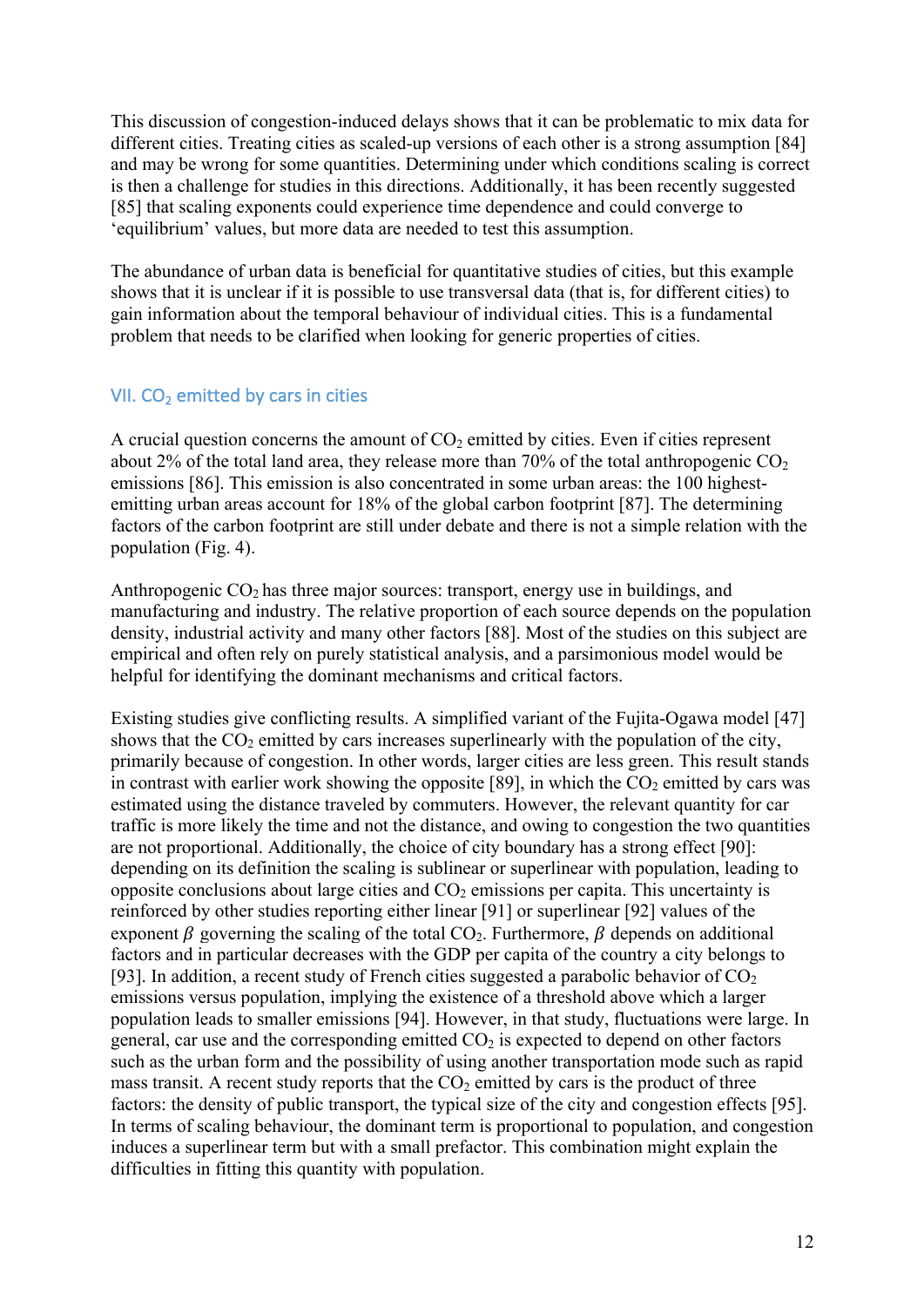This discussion shows the problem of urban  $CO<sub>2</sub>$  emissions is not yet well understood, and the other crucial problem of energy use in cities [96] could be discussed with the same conclusion. It is clear that new theoretical analysis are urgently needed to make sense of empirical data and to provide policy makers with robust arguments.

# **Outlook**

Many other aspects of cities have been studied quantitatively, such as the evolution of infrastructure networks [97, 98], the coupling between networks [99], multimodality [100] and heat islands and urban forms [101], in addition to the qualitative studies in social science. The examples discussed in this Perspective show how a combination of empirical results, economical ingredients and statistical physics tools can lead to parsimonious models with predictions in agreement with observations. In these examples, models for understanding the evolution of cities that agree with empirical observations can often be constructed. In particular, such models describe individual actions by stochastic processes and replace complex quantities resulting from the interactions of several agents with random variables.

However, the best approach for understanding complex systems such as cities remains an open question. Much debate centres on the place of theorization versus machine learning. Despite the undeniable successes of machine learning approaches for practical applications, these algorithms still act as black boxes and do not yet improve the fundamental understanding of the systems under study. High-level aggregation is needed in these methods and the approaches discussed here seem like viable alternatives for improving the theoretical understanding of complex systems. At a minimum, parsimonious models have the advantage of providing a simple language for making sense of the vast amount of data and identifying critical factors for the evolution of these systems. There is however a long way to go before being able to inform policy makers and urbanists with robust scientific arguments. I have argued here that data gathering and sharing, physical modeling and interdisciplinarity are important keys to achieve this crucial goal.

## **References**

- [1] United Nations, "World Urbanization Prospects," 2018. [Online]. Available: World Urbanization Prospects, 2018. https://esa.un.org/unpd/wup/ . [Accessed 20 07 2018].
- [2] R. Chorley and P. Haggett, Models in geography, 1967.
- [3] M. Fujita, P. Krugman and A. Venables, The spatial economy: Cities, regions, and international trade, Cambridge: MIT Press, 2001.
- [4] M. Batty, The new science of cities, Cambridge: MIT Press, 2013.
- [5] M. Barthelemy, The structure and dynamics of cities, Cambridge: Cambridge University Press, 2016.
- [6] S. Kivelson and S. Kivelson, "Understanding complexity," *Nature Physics,* vol. 14, no. 5, p. 426, 2018.
- [7] P. Newman and J. Kenworthy, "Gasoline consumption and cities: a comparison of US cities with a global survey," *Journal of the American planning association,* vol. 55, no. 1, pp. 24-37, 1989.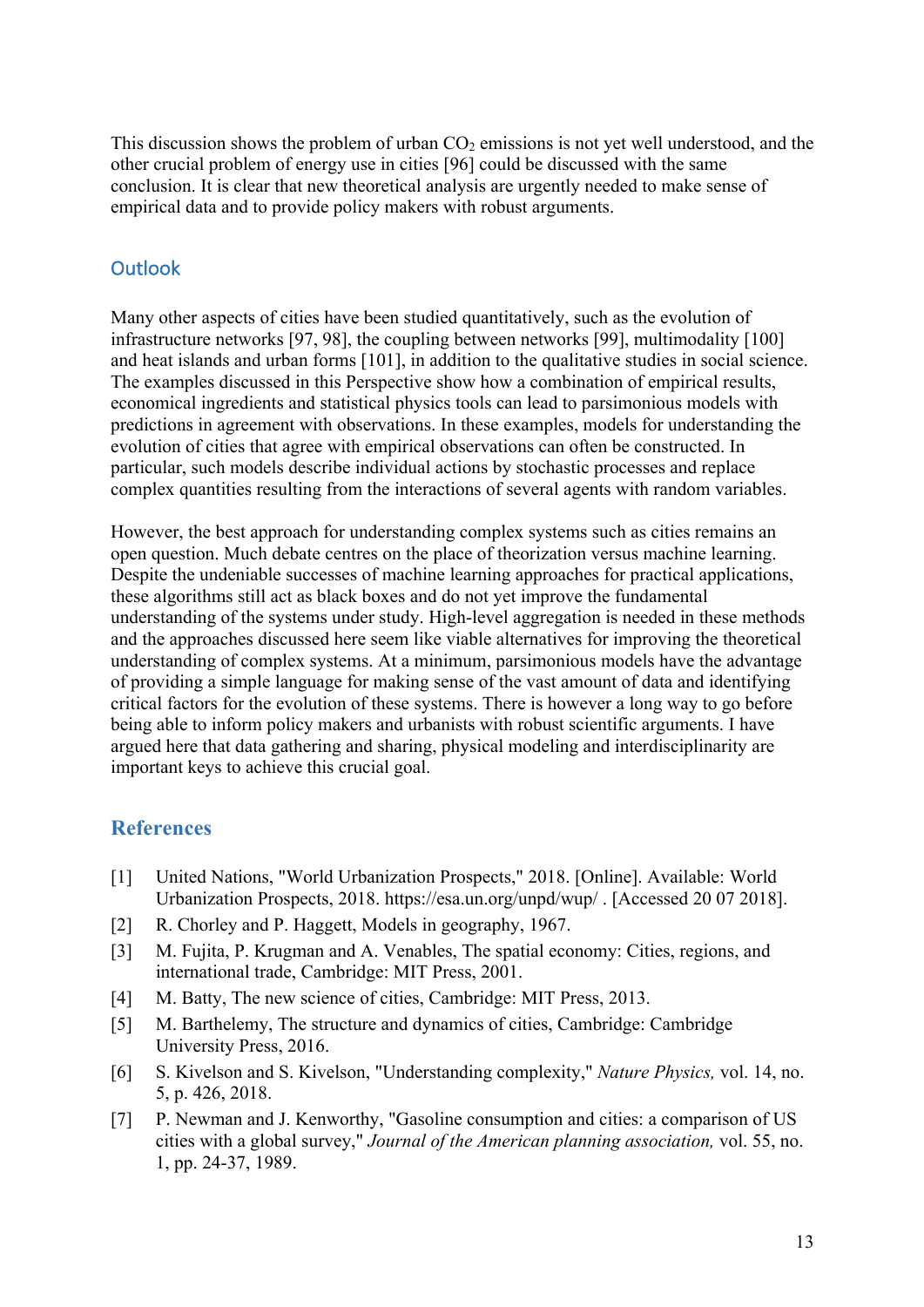- [8] A. Vespignani, "Predicting the behavior of techno-social systems," *Science,* vol. 325, pp. 425-428, 2009.
- [9] C. Castellano, S. Fortunato and V. Loreto, "Statistical physics of social dynamics," *Reviews of modern physics,* vol. 81, no. 2, p. 591, 2009.
- [10] H. Dadashpoor and Z. Yousefi, "Centralization or decentralization? A review on the effects of information and communication technology on urban spatial structure," *Cities,* vol. 78, no. 78, pp. 194-205, 2018.
- [11] V. Blondel, A. Decuyper and G. Krings, "A survey of results on mobile phone datasets analysis," *EPJ Data Science,* vol. 4, no. 1, p. 10, 2015.
- [12] H. Barbosa, M. Barthelemy, G. Ghoshal, C. James, M. Lenormand, T. Louail, R. Menezes, J. Ramasco, F. Simini and M. Tomasini, "Human mobility: Models and applications," *Physics Reports,* 2018.
- [13] G. Zipf, Human behavior and the principle of least effort: An introduction to human ecology, Cambridge, MA (USA): Addison-Wesley, 1949.
- [14] M. Batty, "Rank clocks," *Nature,* vol. 444, no. 7119, p. 592, 2006.
- [15] Y. Malevergne, V. Pisarenko and D. Sornette, "Testing the Pareto against the lognormal distributions with the uniformly most powerful unbiased test applied to the distribution of cities," *Physical Review E,* vol. 83, no. 3, p. 036111, 2011.
- [16] K. Soo, "Zipf's Law for cities: a cross-country investigation," *Regional science and urban Economics,* vol. 35, no. 3, p. 239–263, 2005.
- [17] M. Cristelli and M. P. L. Batty, "There is more than a power law in Zipf," *Scientific reports,* vol. 2, p. 812, 2012.
- [18] R. Gibrat, Les inégalités économiques: applications: aux inégalités des richesses, à la concentration des entreprises, aux populations des villes, aux statistiques des familles, etc: d'une loi nouvelle: la loi de l'effet proportionnel, Librairie du Recueil Sirey, 1931.
- [19] M. Marsili and Y. Zhang, "Interacting individuals leading to Zipf's law," *Physical Review Letters,* vol. 80, no. 12, p. 2741, 1998.
- [20] X. Gabaix, "Zipf's law for cities: an explanation," *The Quarterly journal of economics,*  vol. 114, no. 3, pp. 739-67, 1999.
- [21] M. Levy and S. Solomon, "Power laws are logarithmic Boltzmann laws," *International Journal of Modern Physics C,* vol. 7, no. 04, p. 595–601, 1996.
- [22] D. Sornette and R. Cont, "Convergent multiplicative processes repelled from zero: power laws and truncated power laws," *Journal de Physique I,* vol. 7, no. 3, p. 431–444, 1997.
- [23] J.-P. Bouchaud and M. Mézard, "Wealth condensation in a simple model of economy," *Physica A: Statistical Mechanics and its Applications,* vol. 282, no. (3-4), pp. 536-45, 2000.
- [24] M. De Nadai, J. Staiano, R. Larcher, N. Sebe, D. Quercia and B. Lepri, "The death and life of great Italian cities: a mobile phone data perspective," in *25th International World Wide Web Conferences*, 2016.
- [25] P. Sulis, E. Manley, C. Zhong and M. Batty, "Using mobility data as proxy for measuring urban vitality," *Journal of Spatial Information Science,* vol. 16, pp. 137-62, 2018.
- [26] J. Jacobs, The death and life of great American cities, New York, NY: Vintage, 1961.
- [27] K. D'Silva, A. Noulas, M. Musolesi, C. Mascolo and M. Sklar, "If I build it, will they come?: Predicting new venue visitation patterns through mobility data," in *Proceedings*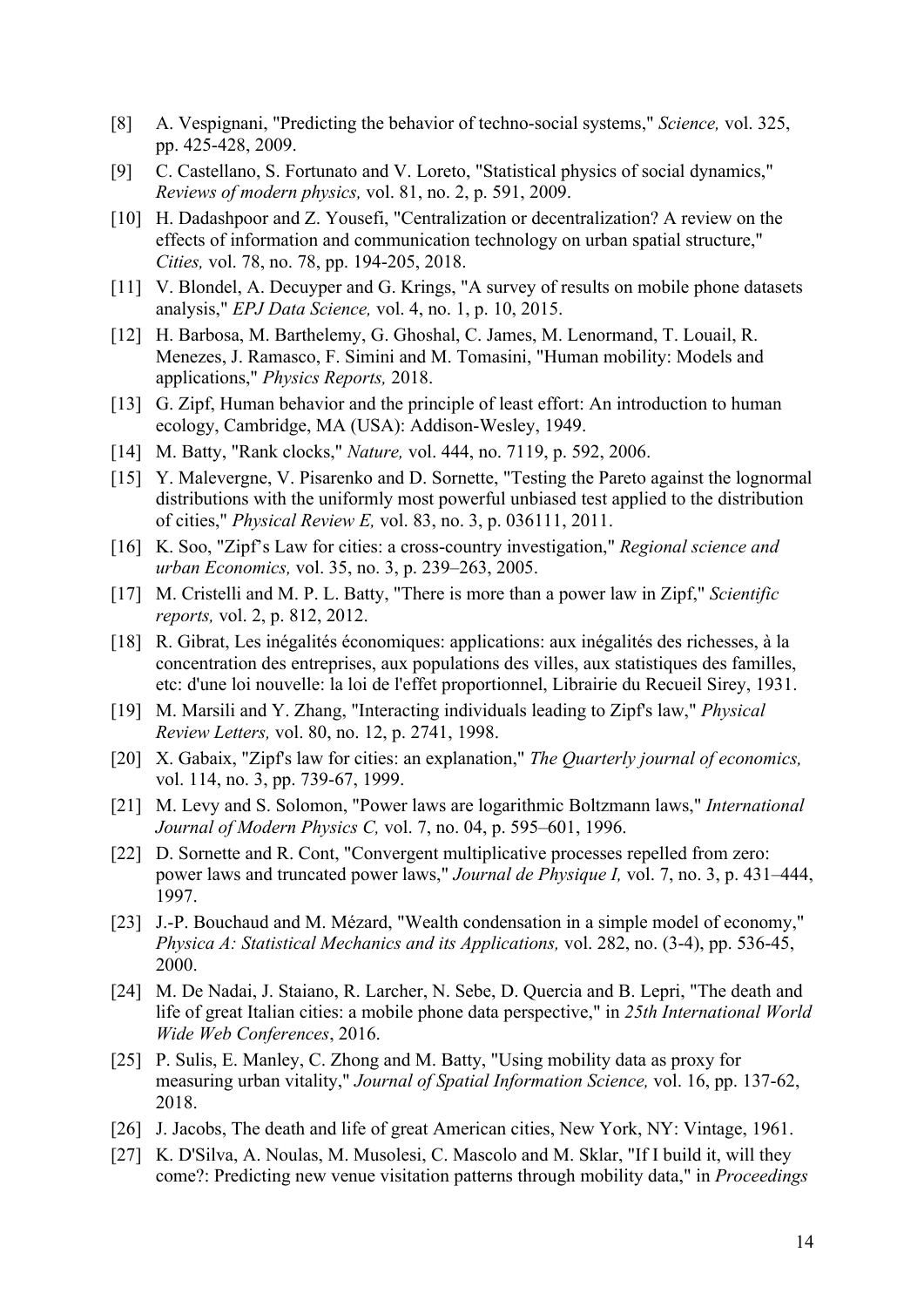*of the 25th ACM SIGSPATIAL International Conference on Advances in Geographic Information Systems*, 2017.

- [28] J.-P. Bouchaud, "Crises and collective socio-economic phenomena: simple models and challenges," *Journal of Statistical Physics,* vol. 151, no. 3-4, pp. 567-606, 2013.
- [29] A. Venerandi, M. Zanella, O. Romice, J. Dibble and S. Porta, "Form and urban change– An urban morphometric study of five gentrified neighbourhoods in London," *Environment and Planning B: Urban Analytics and City Science,* vol. 44, no. 6, pp. 1056-1076, 2017.
- [30] T. Schelling, "Dynamic models of segregation," *Journal of mathematical sociology,*  vol. 1, no. 2, pp. 143-86, 1971.
- [31] S. Grauwin, E. Bertin, R. Lemoy and J. P, "Competition between collective and individual dynamics," *Proceedings of the National Academy of Sciences,* p. 0906263106, 2009.
- [32] L. Gauvin, J. Vannimenus and J.-P. Nadal, "Phase diagram of a Schelling segregation model," *The European Physical Journal B,* vol. 70, no. 2, pp. 293-304, 2009.
- [33] L. Dall'Asta, C. Castellano and M. Marsili, "Statistical physics of the Schelling model of segregation," *Journal of Statistical Mechanics: Theory and Experiment,* vol. 7, p. L07002, 2008.
- [34] P. Jensen, T. Matreux, J. Cambe, H. Larralde and E. Bertin, "Giant Catalytic Effect of Altruists in Schelling's Segregation Model," *Physical Review Letters,* vol. 120, no. 20, p. 208301, 2018.
- [35] D. Vinković and A. Kirman, "A physical analogue of the Schelling model," *Proceedings of the National Academy of Sciences,* vol. 103, no. 51, pp. 19261-5, 2006.
- [36] A. Bertaud and S. Malpezzi, "The Spatial Distribution of Population in 48 World Cities: implications for Economies in Transition," World Bank Report, 2003.
- [37] A. Anas, R. Arnott and K. Small, "Urban spatial structure," *Journal of economic literature,* vol. 36, no. 3, pp. 1426-64, 1998.
- [38] C. Ratti, D. Frenchman, R. Pulselli and S. Williams, "Mobile landscapes: using location data from cell phones for urban analysis," *Environment and Planning B: Planning and Design,* vol. 33, no. 5, pp. 727-748, 2006.
- [39] T. Louail, M. Lenormand, O. Cantu Ros, M. Picornell, R. Herranz, E. Frias-Martinez, J. Ramasco and M. Barthelemy, "From mobile phone data to the spatial structure of cities," *Scientific reports,* vol. 4, p. 5276, 2014.
- [40] T. Louail, M. Lenormand, M. Picornell, C. OG, R. Herranz, E. Frias-Martinez, J. Ramasco and M. Barthelemy, "Uncovering the spatial structure of mobility networks," *Nature Communications,* vol. 6, p. 6007, 2015.
- [41] R. Louf and M. Barthelemy, "Modeling the polycentric transition of cities," *Physical Review Letters,* vol. 111, no. 19, p. 198702, 2013.
- [42] H. Samaniego and M. Moses, "Cities as organisms: Allometric scaling of urban road networks," *Journal of Transport and Land use,* vol. 1, no. 1, pp. 21-39, 2008.
- [43] C. Zhong, M. Schläpfer, S. Müller Arisona, M. Batty, C. Ratti and G. Schmitt, "Revealing centrality in the spatial structure of cities from human activity patterns," *Urban Studies,* vol. 54, no. 2, pp. 437-55, 2017.
- [44] X. Zhang, Y. Xu, W. Tu and C. Ratti, "Do different datasets tell the same story about urban mobility—A comparative study of public transit and taxi usage," *Journal of Transport Geography,* vol. 70, pp. 78-90, 2018.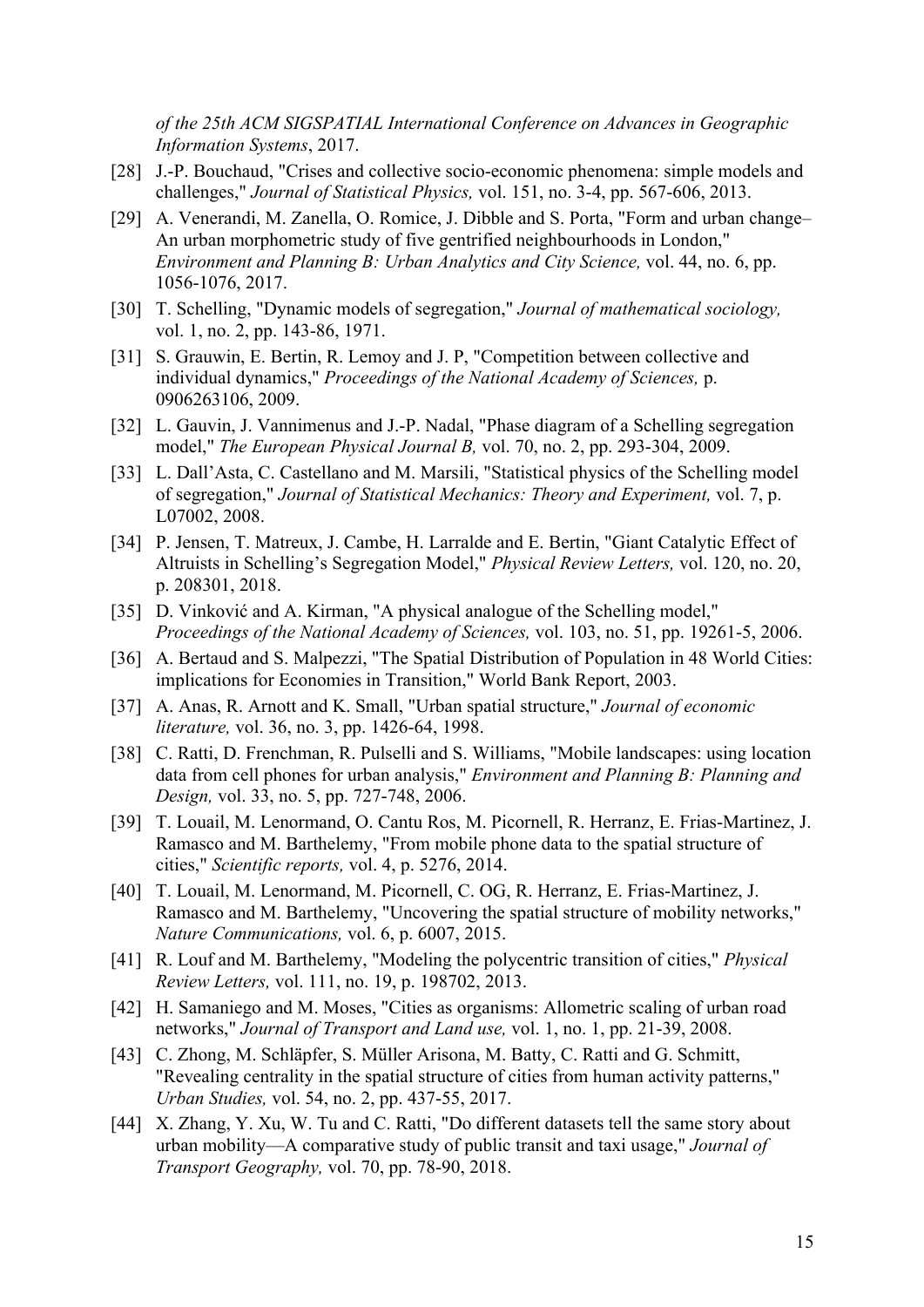- [45] P. Krugman, The self-organizing economy, CIMMYT, 1996.
- [46] M. Fujita and H. Ogawa, "Multiple equilibria and structural transition of nonmonocentric urban configurations," *Regional science and urban economics ,* vol. 12, no. 2, pp. 161-196, 1982.
- [47] R. Louf and M. Barthelemy, "How congestion shapes cities: from mobility patterns to scaling," *Scientific Reports,* vol. 4, p. 5561, 2014.
- [48] E. Wigner, "Characteristic vectors of bordered matrices with infinite dimensions," *Annals of Mathematics,* vol. 62, no. 3, p. 548–564, 1955.
- [49] D. Branston, "Link capacity functions: A review," *Transportation Research,* vol. 10, no. 4, pp. 223-236, 1976.
- [50] L. Huntsinger and N. Rouphail, "Bottleneck and Queuing Analysis: Calibrating Volume–Delay Functions of Travel Demand Models," *Transportation Research Record,* vol. 2255, no. 1, pp. 117-124, 2011.
- [51] L. Varga, A. Kovács, G. Tóth, I. Papp and Z. Néda, "Further we travel the faster we go," *PloS One,* vol. 11, no. 2, p. e0148913, 2016.
- [52] R. Gallotti, A. Bazzani, S. Rambaldi and M. Barthelemy, "A stochastic model of randomly accelerated walkers for human mobility," *Nature communications,* vol. 7, p. 12600, 2016.
- [53] Y. Zahavi, "Traveltime budgets and mobility in urban areas," 1974.
- [54] C. Marchetti, "Anthropological invariants in travel behavior," *Technological forecasting and social change,* vol. 47, no. 1, p. 75–88, 1994.
- [55] P. Mokhtarian and C. Chen, "TTB or not TTB, that is the question: a review and analysis of the empirical literature on travel time (and money) budgets," *Transportation Research Part A: Policy and Practice,* vol. 38, no. 9-10, pp. 643-75, 2004.
- [56] D. Levinson and Y. Wu, "The rational locator reexamined: Are travel times still stable?," *Transportation,* vol. 32, no. 2, p. 187–202, 2005.
- [57] S. Zhu and D. Levinson, "Do people use the shortest path? An empirical test of Wardrop's first principle," *PLoS One,* vol. 10, no. 8, p. e0134322, 2015.
- [58] W. Tang and D. Levinson, "Deviation between Actual and Shortest Travel Time Paths for Commuters," *Journal of Transportation Engineering, Part A: Systems,* vol. 144, no. 8, p. 04018042, 2018.
- [59] A. Lima, R. Stanojevic, D. Papagiannaki, P. Rodriguez and M. González, "Understanding individual routing behaviour," *Journal of The Royal Society Interface,*  vol. 13, no. 116, p. 20160021, 2016.
- [60] A. Noulas, S. Scellato, R. Lambiotte, M. Pontil and C. Mascolo, "A tale of many cities: universal patterns in human urban mobility," *PloS One,* vol. 7, no. 5, p. e37027, 2012.
- [61] S. Çolak, A. Lima and M. González, "Understanding congested travel in urban areas," *Nature communications,* vol. 7, p. 10793, 2016.
- [62] A. Solé-Ribalta, S. Gómez and A. Arenas, "Decongestion of urban areas with hotspot pricing," *Networks and Spatial Economics,* vol. 18, no. 1, pp. 33-50, 2018.
- [63] R. Kolbl and D. Helbing, "Energy laws in human travel behaviour," *New Journal of Physics,* vol. 5, no. 1, p. 48, 2003.
- [64] G. Zipf, "The P 1 P 2/D hypothesis: on the intercity movement of persons," *American sociological review,* vol. 11, no. 6, pp. 677-686, 1946.
- [65] S. Erlander and N. Stewart, The gravity model in transportation analysis: theory and extensions, Vsp, 1990.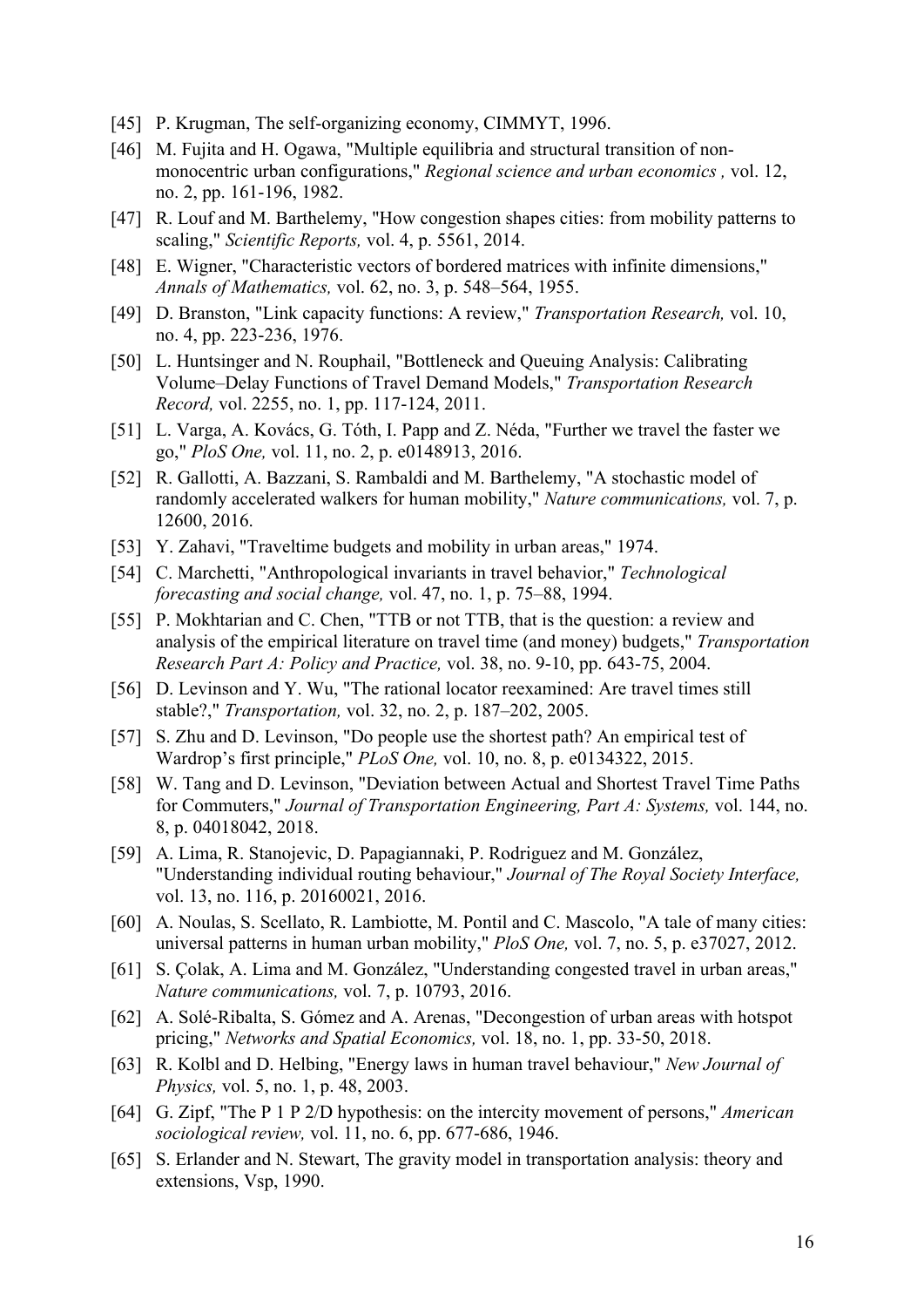- [66] M. Lenormand, S. Huet, F. Gargiulo and G. Deffuant, "A universal model of commuting networks," *PloS One,* vol. 7, no. 10, p. e45985, 2012.
- [67] F. Simini, M. González, A. Maritan and A. Barabási, "A universal model for mobility and migration patterns," *Nature,* vol. 484, no. 7392, p. 96, 2012.
- [68] A. Wilson, Complex spatial systems: the modelling foundations of urban and regional analysis, Routledge, 2014.
- [69] L. Varga, G. Tóth and Z. Néda, "Commuting patterns: the flow and jump model and supporting data," *EPJ Data Science,* vol. 7, no. 1, p. 37, 2018.
- [70] M. Lenormand, A. Bassolas and J. Ramasco, "Systematic comparison of trip distribution laws and models," *Journal of Transport Geography,* vol. 51, pp. 158-169, 2016.
- [71] G. Carra, I. Mulalic, M. Fosgerau and M. Barthelemy, "Modelling the relation between income and commuting distance," *Journal of The Royal Society Interface,* vol. 13, no. 119, p. 20160306, 2016.
- [72] X. Yang, A. Belyi, I. Bojic and C. Ratti, "Human mobility and socioeconomic status: Analysis of Singapore and Boston," *Computers, Environment and Urban Systems,*  2018.
- [73] P. Pumain, "Scaling laws and urban systems," Santa Fe Institute, 2004.
- [74] L. Bettencourt, J. Lobo and H. Youn, "The hypothesis of urban scaling: formalization, implications and challenges," 2013. [Online]. Available: https://arxiv.org/abs/1301.5919.
- [75] L. Bettencourt, J. Lobo, D. Helbing, C. Kühnert and G. West, "Growth, innovation, scaling, and the pace of life in cities," *Proceedings of the national academy of sciences,*  vol. 104, no. 17, pp. 7301-6, 2007.
- [76] M. Schläpfer, L. Bettencourt, S. Grauwin, M. Raschke, R. Claxton, Z. Smoreda, G. West and C. Ratti, "The scaling of human interactions with city size," *Journal of the Royal Society Interface,* vol. 11, no. 98, p. 20130789, 2014.
- [77] L. Bettencourt, "The origins of scaling in cities," *Science,* vol. 340, no. 6139, pp. 1438- 41, 2013.
- [78] E. Arcaute, E. Hatna, P. Ferguson, H. Youn, A. Johansson and M. Batty, "Constructing cities, deconstructing scaling laws," *Journal of the royal society interface,* vol. 12, no. 102, p. 20140745, 2015.
- [79] J. Leitao, J. Miotto, M. Gerlach and E. Altmann, "Is this scaling nonlinear?," *Royal Society open science,* vol. 3, no. 7, p. 150649, 2016.
- [80] F. Dyson, "The key to everything," *The New York Review of Book,* 10 May 2018.
- [81] H. Rozenfeld, D. Rybski, J. Andrade, M. Batty, H. Stanley and H. Makse, "Laws of population growth," *Proceedings of the National Academy of Sciences,* p. 807435105, 2008.
- [82] J. Depersin and M. Barthelemy, "From global scaling to the dynamics of individual cities," *Proceedings of the National Academy of Sciences,* vol. 115, no. 10, pp. 2317- 2322, 2018.
- [83] J.-P. Bouchaud, L. Cugliandolo, J. Kurchan and M. Mezard, "Out of equilibrium dynamics in spin-glasses and other glassy systems," in *Spin glasses and random fields*, A. Young, Ed., Singapore, World Scientific, 1998.
- [84] J.-F. Thisse, "The New Science of Cities by Michael Batty: The Opinion of an Economist," *Journal of Economic Literature,* vol. 52, no. 3, pp. 805-819, 2014.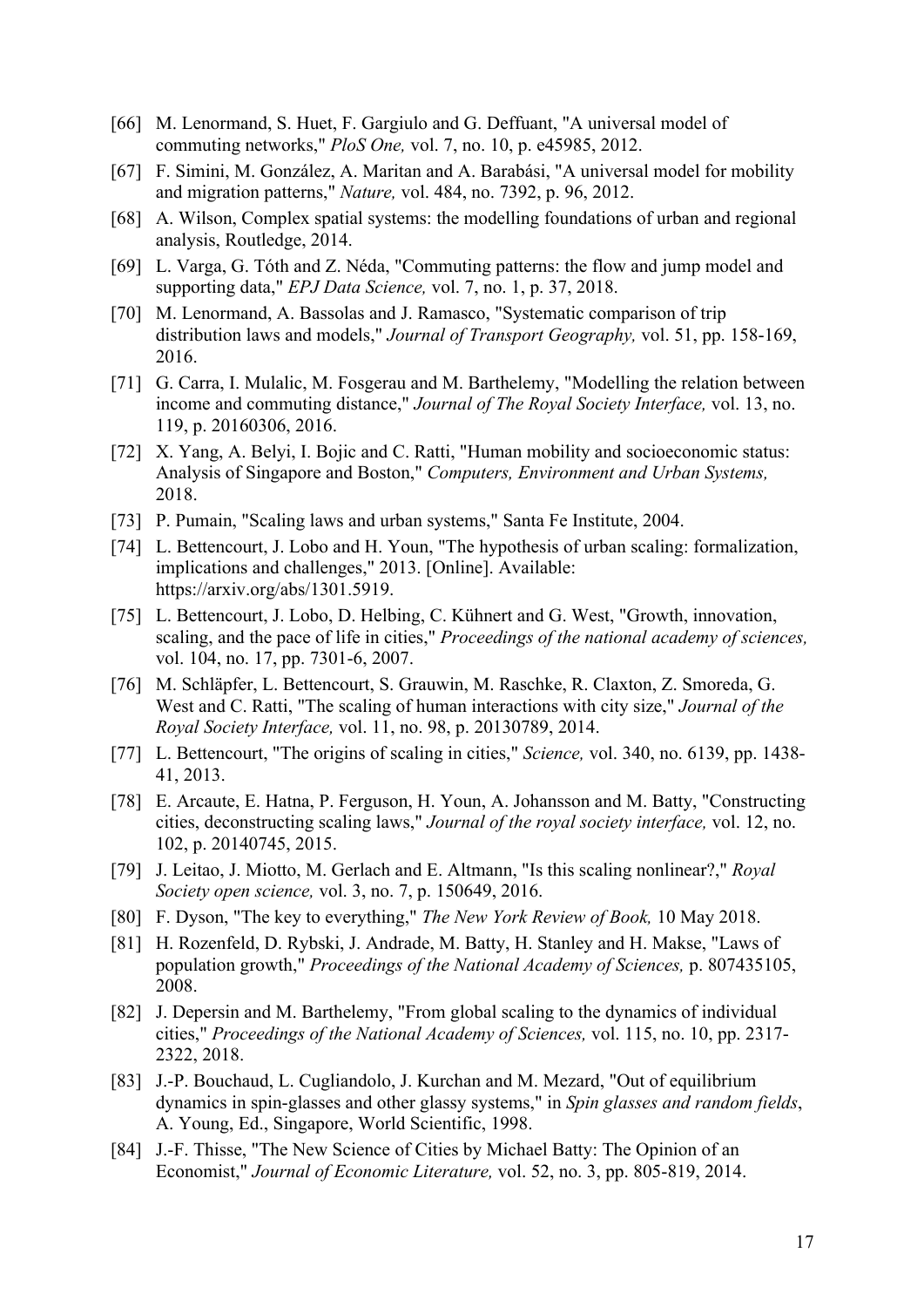- [85] J. Meirelles, Neto CR, F. Ferreira, R. F. and C. Binder, "Evolution of urban scaling: evidence from Brazil," arXiv:1807.02292, 2018.
- [86] J. Canadell, C. P, C. Le QuéRé, S. Dhakal and M. Raupach, "The human perturbation of the carbon cycle," UNESCO-SCOPE-UNEP, Paris, France, 2009.
- [87] D. Moran, K. Kanemoto, M. Jiborn, R. Wood, J. Többen and K. Seto, "Carbon footprints of 13 000 cities," *Environ. Res. Lett.,* vol. 13, p. 064041, 2018.
- [88] E. Velasco and M. Roth, "Cities as net sources of CO2: Review of atmospheric CO2 exchange in urban environments measured by eddy covariance technique," *Geography Compass,* vol. 4, no. 9, pp. 1238-59, 2010.
- [89] E. Glaeser and M. Kahn, "The greenness of cities: carbon dioxide emissions and urban development," *Journal of Urban Economics,* vol. 67, p. 404–418, 2010.
- [90] R. Louf and M. Barthelemy, "Scaling: lost in the smog," *Environment and Planning B: Planning and Design,* vol. 41, no. 5, pp. 767-9, 2014.
- [91] M. Fragkias, J. Lobo, D. Strumsky and K. Seto, "Does size matter? Scaling of CO2 emissions and US urban areas," *PloS One,* vol. 8, p. e64727, 2013.
- [92] E. Oliveira, J. Andrade and H. Makse, "Large cities are less green," *Scientific Reports,*  vol. 4, p. 4235, 2014.
- [93] D. Rybski, D. Reusser, A. Winz, C. Fichtner, T. Sterzel and J. Kropp, "Cities as nuclei of sustainability ?," *Environment and Planning B: Urban Analytics and City Science,*  vol. 44, no. 3, pp. 425-440, 2017.
- [94] B. Carantino and M. Lafourcade, "The Carbon "Carprint" of Suburbanization: New Evidence from French Cities," CEPR Discussion Papers, 2018.
- [95] V. Verbavatz and M. Barthelemy, "Critical factors for mitigating car traffic in cities," arXiv:1901.01386, 2019.
- [96] F. Creutzig, G. Baiocchi, R. Bierkandt, P. Pichler and K. Seto, "Global typology of urban energy use and potentials for an urbanization mitigation wedge," *Proceedings of the National Academy of Sciences,* vol. 112, no. 20, pp. 6283-8, 2015.
- [97] D. Levinson and B. Yerra, "Self-organization of surface transportation networks," *Transportation Science,* vol. 40, no. 2, pp. 179-88, 2006.
- [98] E. Strano, V. Nicosia, V. Latora, S. Porta and M. Barthelemy, "Elementary processes governing the evolution of road networks," *Scientific reports,* vol. 2, p. 296, 2012.
- [99] M. Kivelä, A. Arenas, M. Barthelemy, J. Gleeson, Y. Moreno and M. Porter, "Multilayer networks," *Journal of Complex Networks,* vol. 2, no. 3, pp. 203-71, 2014.
- [100] R. Gallotti and M. Barthelemy, "Anatomy and efficiency of urban multimodal mobility," *Scientific Reports,* vol. 4, p. 6911, 2014.
- [101] J. Sobstyl, T. Emig, M. Qomi, F. Ulm and R. Pellenq, "Role of City Texture in Urban Heat Islands at Nighttime," *Physical Review Letters,* vol. 120, no. 10, p. 108701, 2018.
- [102] A. Bunde and S. Havlin, Eds., Fractals and disordered systems, Springer Science & Business Media, 1996.
- [103] M. Batty and P. Longley, Fractal cities: a geometry of form and function, Academic press, 1994.
- [104] C. Tannier and D. Pumain, "Fractals in urban geography: a theoretical outline and an empirical example," *Cybergeo: European Journal of Geography,* 2005.
- [105] L. Benguigui and M. Daoud, "Is the suburban railway system a fractal?," *Geog. Analy. ,*  vol. 23, p. 362, 1991.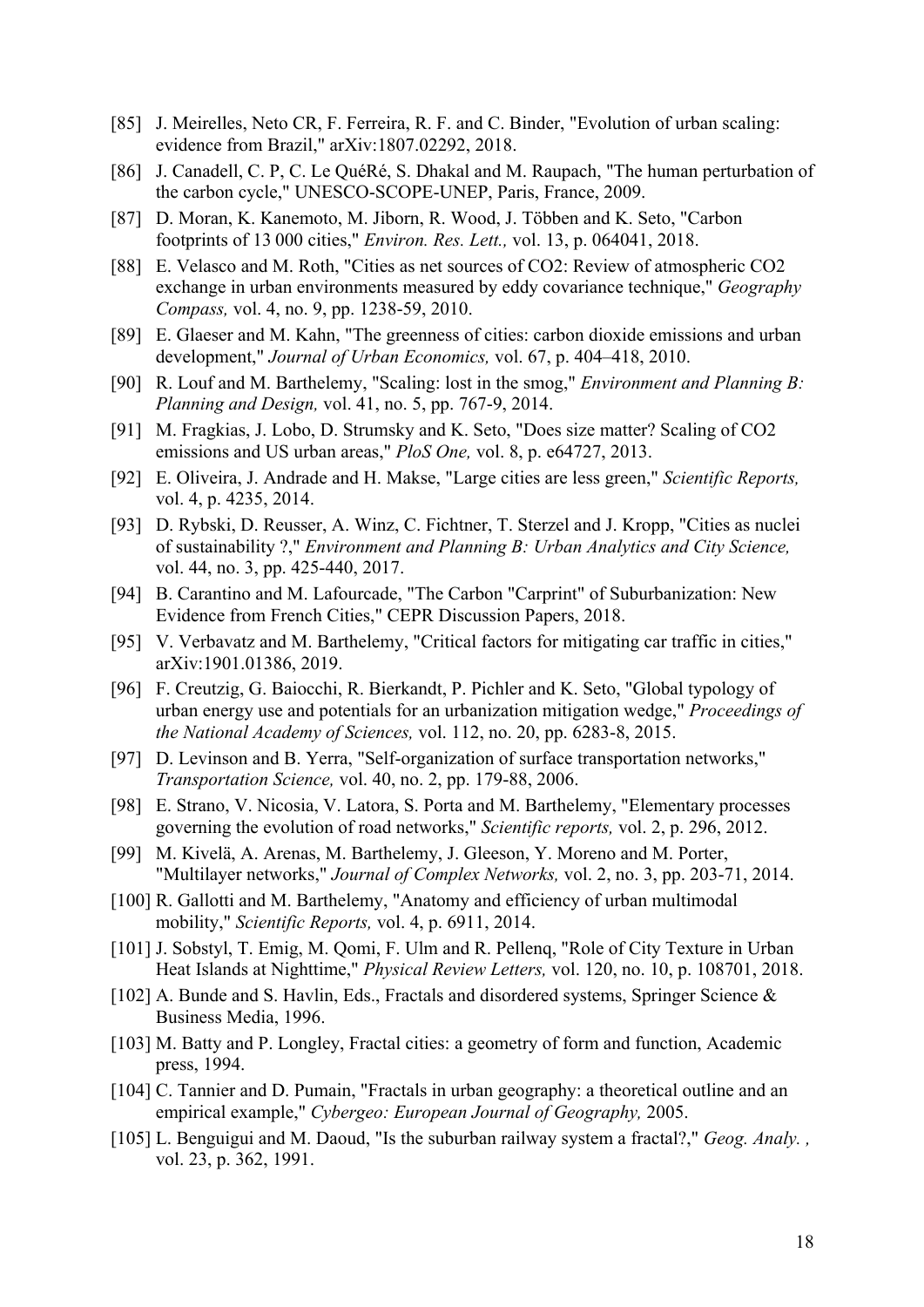- [106] T. Witten and L. Sander, "Diffusion-limited aggregation," *Physical Review B,* vol. 27, no. 9, p. 5686, 1983.
- [107] H. Makse, S. Havlin and H. Stanley, "Modelling urban growth patterns," *Nature,* vol. 377, no. 6550, p. 608, 1995.
- [108] H. Makse, J. Andrade, M. Batty, S. Havlin and H. Stanley, "Modeling urban growth patterns with correlated percolation," *Physical Review E,* vol. 58, no. 6, p. 7054, 1998.
- [109] Census Bureau, "Census Bureau webpage," 2018. [Online]. Available: https://www.census.gov/.
- [110] European Commission, "Home Page," 2018. [Online]. Available: https://ec.europa.eu/eurostat/.
- [111] M. Barthelemy, "Quanturb data page," 2018. [Online]. Available: https://www.quanturb.com/data.html.
- [112] Labs, NYPL, "Home page," 2015. [Online]. Available: http://www.nypl.org/collections/labs.
- [113] Geohistoricaldata research group, 2018. [Online]. Available: http://www.geohistoricaldata.org.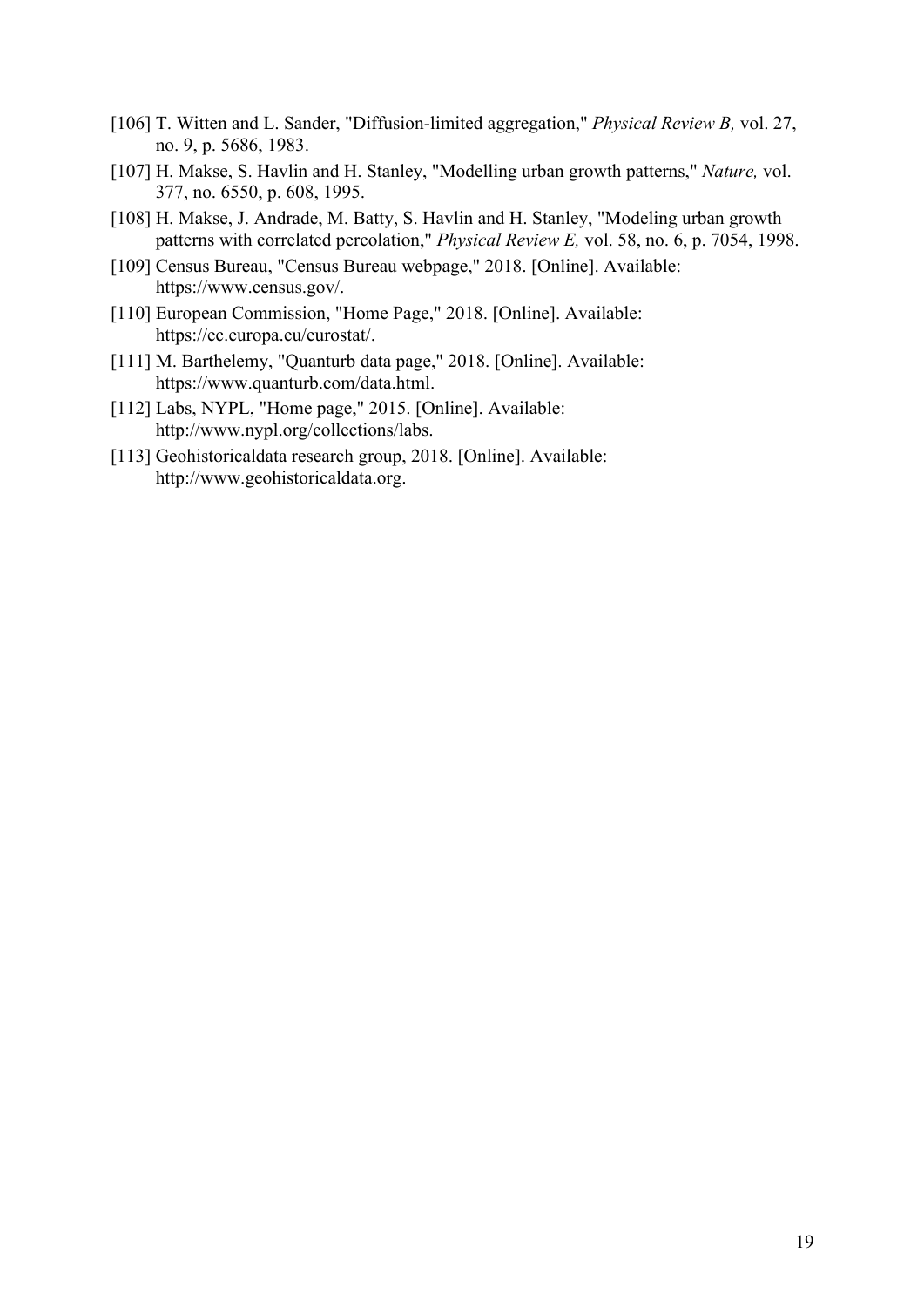### **Box 1: The Schelling model for segregation**

In the Schelling model, agents are described by Ising-like spins with tolerance level *f* for other kinds. In 2D, when all agents are allowed to move without any spatial constraints as long as their situation does not get worse (see Ref. [33] for more details), the voids (empty sites) are expected to be randomly distributed in the system. If the vacancy density is too large, a cluster of void sites percolates through the system and prevents the growth of spin clusters. The clusters are then limited to the typical cluster size governed by the void density  $\rho_0$ . If instead  $\rho_0$  is below the percolation threshold, the system converges to a quasi-ordered state with two large (macroscopic) domains spanning the whole system.

The dependence of the behavior of the system on the threshold *f* is also interesting. For  $\rho_0 \rightarrow$ 0, segregation takes place even for large values such as *f*=5/8. For larger values *f* ≥ 6/8, no segregation takes place and the system remains in a disordered state. Perhaps surprisingly, no coarsening takes place for extremely intolerant individuals: for  $f=1/8$ , the system remains trapped in a disordered state and cannot reach the optimal fully segregated state. This behavior is confirmed in the case of a variant of the Schelling model [32] where agents are satisfied if the number of unlike agents is lower than a fraction of all agents present in the neighborhood. Finally, a recent study [34] showed that a very small proportion of altruists individuals with a high tolerance level — can modify the equilibrium state of this system.

## **Box 2: Fractals, percolation and cities**

There is a long history between physics and the study of cities, and Zipf's law and the gravity law are important examples of this connection (see the main text). Other historical examples of such connections include models based on fractals and percolation. Fractals describe (disordered) structures that are self-similar on certain scales and were found in many different systems (see for example Ref. [102] and references therein). In particular, the fractal dimension of city boundaries was measured [103] [104] with a value between 1.2 and 1.4. The fractal dimension of the Paris subway network was also measured [105], and was found to be equal to 2 inside the city and to 0.5 in the suburbs. The diffusion limited aggregation model [106] was then invoked to describe the growth of such a fractal structures [103]. A later, alternative percolation model showed that correlations between newly added "buildings" predicts results in agreement with the measured dynamics of cities [107]. This correlated percolation model [108] is very simplified, but nevertheless suggested the possible relevance of simple statistical physics approaches for systems as complex as cities. The importance of percolation in cities was reinforced by a study that proposed a percolation-like algorithm to define cities without ambiguities as the giant percolation cluster of the built-area [81].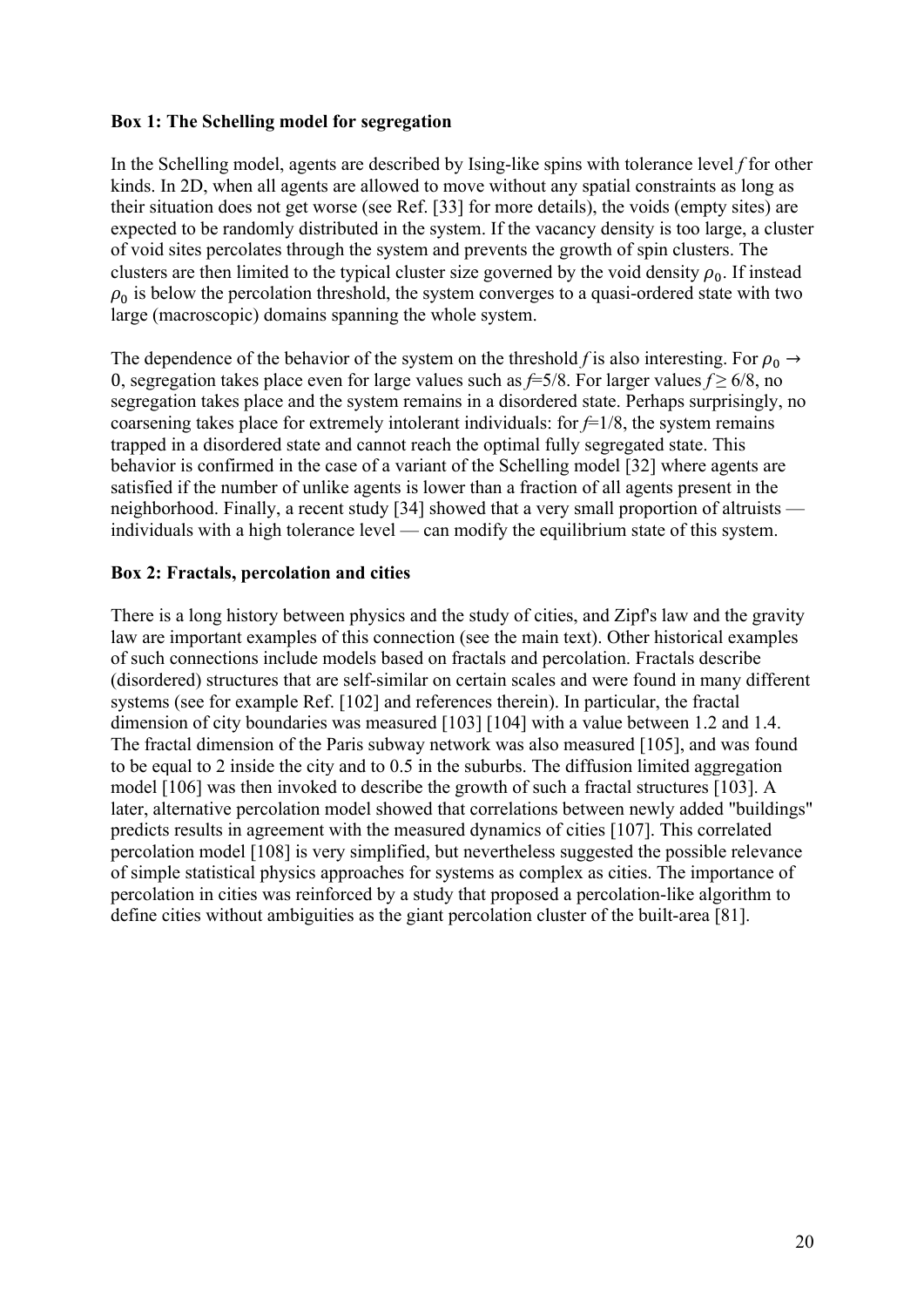

**Figure 1. Equilibrium configurations at zero temperature for cities with collective or selfish dynamics. a|** Collective optimization obtained when individuals move according to only the collective utility function. **b|** Segregation configuration obtained when individuals move according to only their individual utility function. In both cases, the overall city population density is 1/2 and the individual utility function is optimized for a local density of 1/2. Figure reproduced from Ref. [31].



**Figure 2. Effective speed in human mobility as a function of travel distance.** Effective speed is computed as geodesic distance divided by travel time. Boxes signify the range of values measured for each mode of transport. The dashed line represents a square root behaviour (speed scaling with distance to a power of 1/2) as a guide to the eye. The insets present average results for car and air travel. For car travel, the scaling of speed with distance has an exponent 0.07; for air travel the scaling of speed with distance has an exponent 0.25 (as indicated by dashed lines in the insets). Figure reproduced from Ref. [51].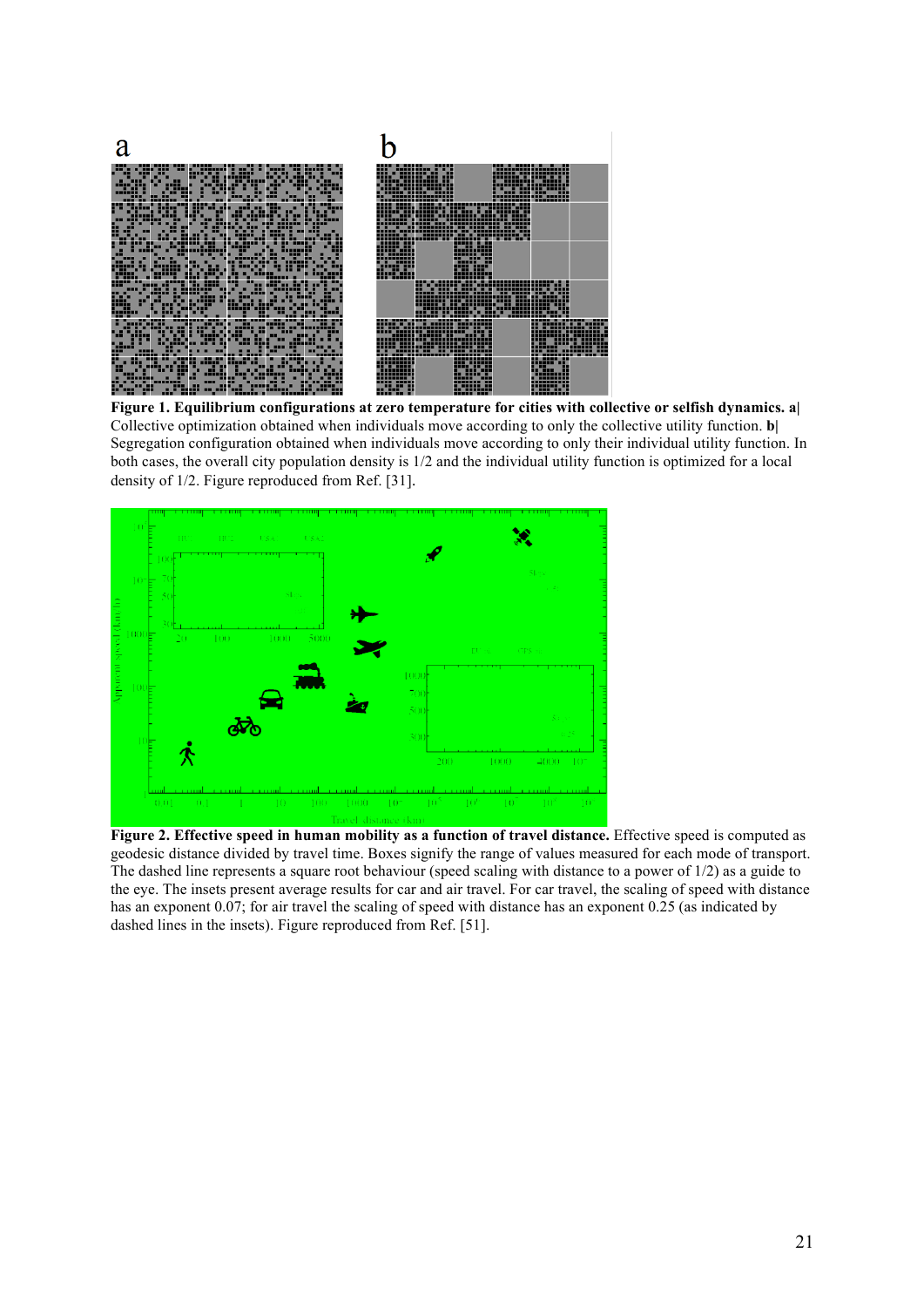

**Figure 3. Scaling of quantities with city population may depend on the definition of a city. a|** Heat map of scaling exponent *β* for total income versus population. The behavior is consistently linear ( $\beta = 1$ ) and does not depend on the city definition. No minimum population size is imposed, and cities are well-defined above a value of 14 inhabitants/ha for the density threshold. **b|** Heat map for the scaling exponent *β* of the total number of patents for cities with more than  $5\times10^4$  inhabitants. In this case the exponent can be smaller or larger than one depending on the city definition. In both panels, whether an area is part of a city depends on its population density being above a threshold *ρ* and its commuting flow with the rest of the city being above a cutoff *τ*. Figure reproduced from [78].



Figure 4. Carbon footprint (in millions of tons of CO<sub>2</sub>) versus population for various urban areas. The named cities are the top 20. The size of the disk corresponds to the carbon footprint per capita and vertical lines to one standard deviation in the carbon footprint. Figure reproduced from [87].